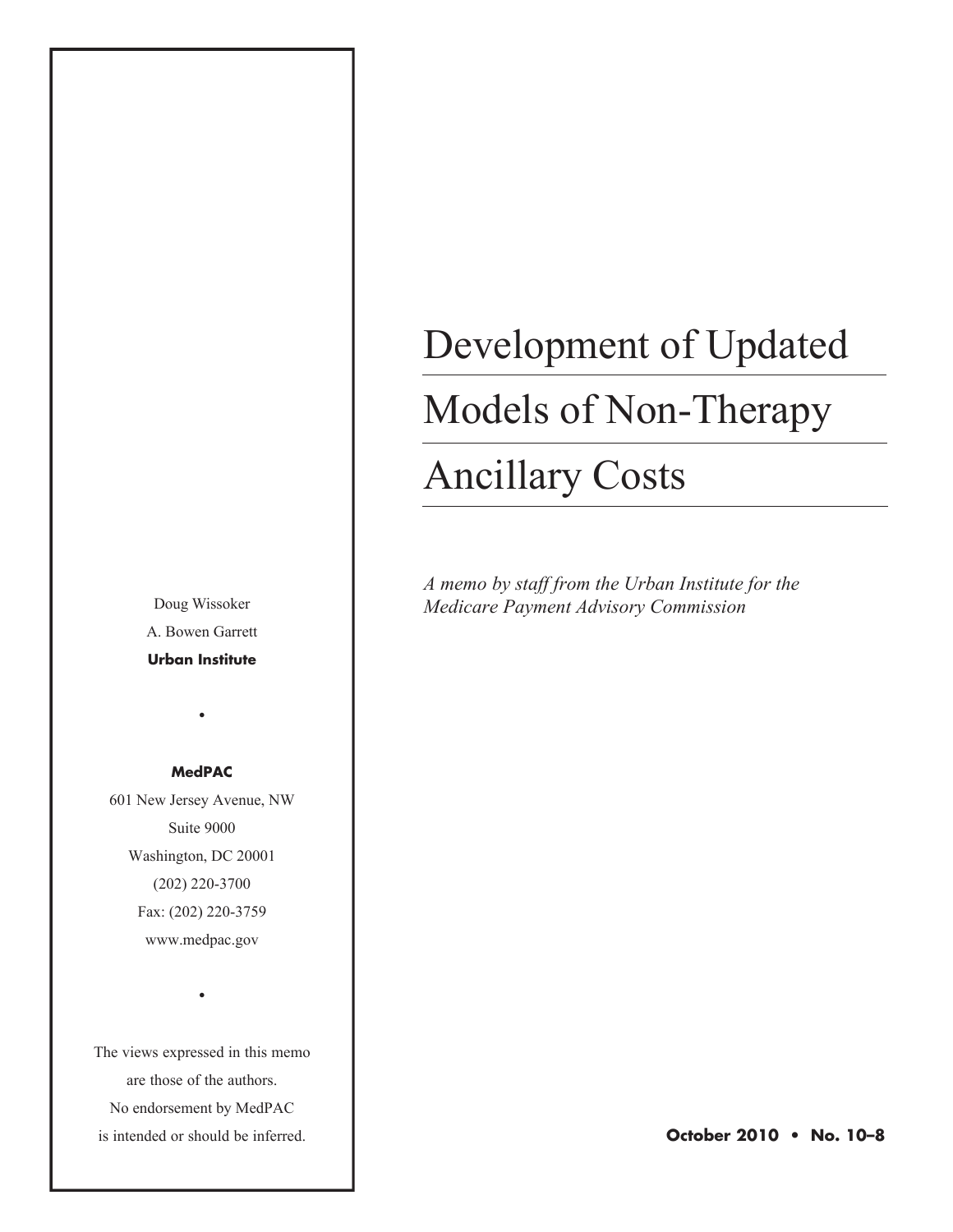## **THE URBAN INSTITUTE 2100 M STREET, N.W. / WASHINGTON D.C. 20037**

#### **To:** Carol Carter and Mark Miller (MedPAC)

**From:** Doug Wissoker and A. Bowen Garrett (Urban Institute)

**Date:** June 30, 2010

**Subj:** Development of Updated Models of Non-Therapy Ancillary Costs (Final Memo, Order #E4058949)

#### **Introduction**

In this memo, we report on the development of updated models of non-therapy ancillary (NTA) costs for skilled nursing facilities (SNFs). We build on a model that we constructed for MedPAC in 2008. That model was estimated using a national sample of 2003 SNF stays. In that model, predicted per day NTA costs are a function of indicators of SNF care, patient functionality, hospital diagnoses, Resource Utilization Groups, and duration of stay. The model and variables are described in detail in Garrett and Wissoker (2008).

The primary purpose of this work is to develop a model that more closely meets CMS's published criteria for an administratively feasible prospective payment system.<sup>[1](#page-1-0)</sup> CMS published the criteria as part of its proposed rule in 2009:

We believe an administratively feasible approach to prospective payments for NTA costs would incorporate the following criteria:

- Uses information from available administrative data (data currently required on claims or on the MDS);
- Is case-mix adjusted, using predictor variables that represent clinically meaningful correlates of NTA services and that do not promote undesirable incentives for providers;
- Is developed from recent data in the National Claims History, in order to assure it reflects current care patterns and practices;
- Results in an add-on NTA index to the refined RUG case-mix groups that we are proposing based on the STRIVE project;
- Uses a minimal number of payment groups, or levels, to limit the complexity of the SNF PPS as a whole; and
- Ideally, uses payment groups that are clinically intuitive and readily understandable.

The original model includes elements that are at odds with two of these criteria. First, the use of hospital diagnoses in the 2008 model clearly contradicts the first criterion that payment be based on information from available administrative data. In addition, the model includes an indicator of the number of regular assessments performed for the entire stay as a measure of length of stay. This information would not always be known at the time when SNFs submit claims for payment.

<span id="page-1-0"></span> 1 See Centers for Medicare & Medicaid Services, 2009, p. 22239.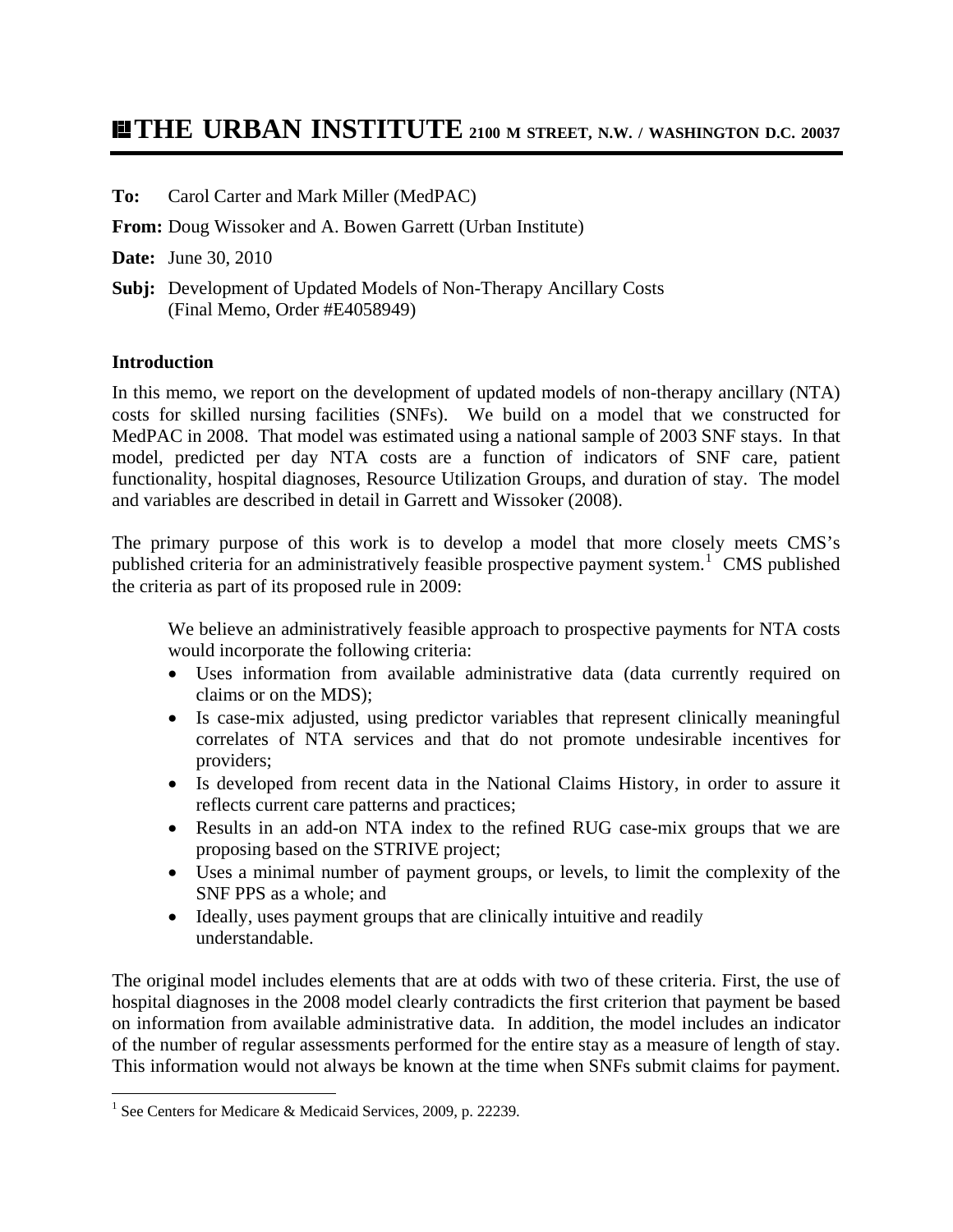Finally, the fifth criterion indicates that payment should be based on a minimal number of payment groups. The 2008 model is based on nearly 70 indicators, while a minimal model would include far fewer variables or groups.

To update the model, we use data files for 2007 SNF stays that were produced by CMS staff for its own modeling efforts. These files contain estimated NTA costs and data on the key predictors for each claim. To enable us to model average costs per stay, we aggregated the claims data to stays and used this file for our analyses.

Using this file, we first replicated our earlier model to assess whether the model retained its relatively good predictive power when estimated on the 2007 data. We found a small reduction in predictive power: The 2007 model accounts for 21 percent of the variation in the per diem NTA cost of stays as compared with 23 percent accounted for by the 2003 model. Furthermore, estimation of the same model with data measured by claim rather than by stay led to similar coefficients, but a dramatic apparent reduction in the reported predictive ability of the model from 21 to 10 percent. In CMS's analysis using a claims-based approach, they also found that the explanatory power of the model was much lower than we had previous found. However, further analysis showed that by aggregating the claim-level model predictions to the stay-level to produce a consistent measure of model fit, one can maintain the higher predictive power of the model.

Next, we adjusted the model specification to replace the variables that would be difficult for claims contractors to operationalize and for SNFs to estimate their revenues. Hospital diagnoses were replaced with diagnoses from SNFs. The last assessment on the stay was replaced with a comparable measure that can be interpreted as having a claim with a given assessment. These changes led to a minor reduction in the model's predictive power.

We then tested the extent to which expansion of the regressions can substantially increase the model's predictive power. We added roughly 200 predictors to the updated model, including indicators for the Weighted Index Model (WIM) and the diagnoses and procedures reported on the MDS, and 84 diagnosis-based risk adjustment groups (RxHCC) reported on claims data from the previous year. This substantial increase in the number of predictors led to an increase in the predictive power of the model from 20.9 to 23.2 – a relatively small increase given the large number of predictors included. Despite this, the analysis did suggest some additional variables that we later used in our revised model.

Finally, we developed two smaller models for prediction with somewhat less predictive power than the larger model. Each model is based on 20 or fewer variables. The first model was developed by estimating a regression that included a broad set of predictors and then excluding variables that occur infrequently in the data, have fairly small effects, or have only moderate statistical significance. The resulting model, which is based on 20 variables, can predict 20.6 percent of the variation in costs. A second model with categories developed using the Classification and Regression Tree (CART) software, predicts 16.2 percent of the variation in costs. If the categories are defined by stay, the model continues to predict 15.6 percent of the variation in costs. Each model contains indicators of IV and oxygen (with conditions), as well as indicators of diagnoses and an indicator of a new entry or return entry into a SNF.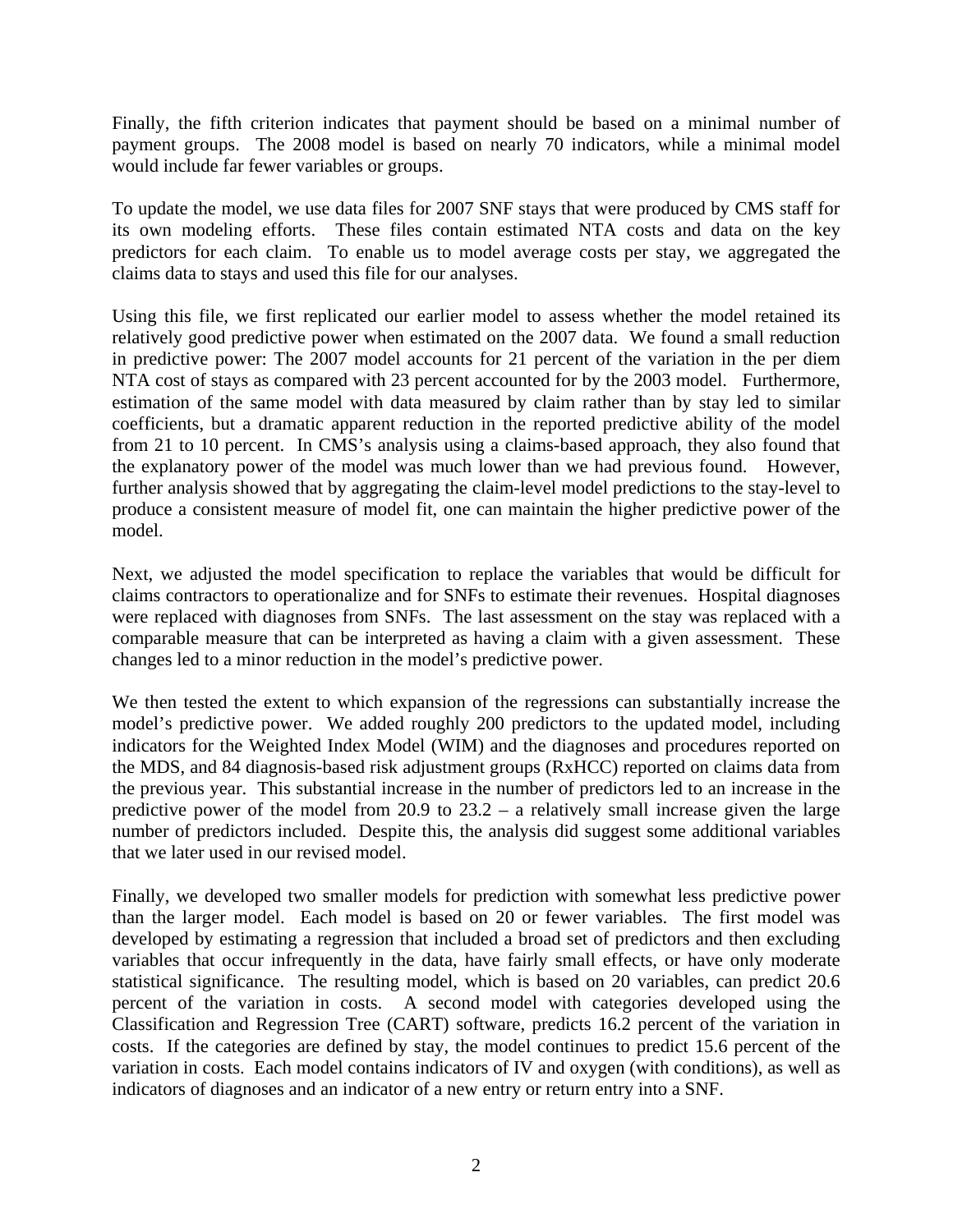The remainder of this memo provides additional details regarding the analysis described above. First, we provide an overview of the data and methods used for this work, with more detailed explanations of features that are specific to this analysis. This is followed by a presentation of the specific findings.

#### **Data and Methods**

The data and analysis for this study are parallel to those described in the MedPAC June 2008 Report to Congress and Garrett and Wissoker (2008).

The goal of the analysis is development of a predictive model of NTA per diem costs that can be used in payment of skilled nursing facilities. Two types of models are used in this work: first, a linear regression equation relating costs to patient conditions and stay characteristics; and second, a Classification and Regression Tree model in which patients are divided into groups using these same conditions. In each type of model, data on the per-day costs of a stay and patient conditions are used to estimate the relationship between costs and patient conditions and stay characteristics. The predictions of each model can be used to create a set of payment weights that when applied against the payment base rate, would raise or lower payments.

The data for this study come from CMS internal files for 2007 SNF stays. These files, which provide information for a random half of all Medicare beneficiaries, were created by CMS staff for their own work modeling NTA costs. The unit of observation is the individual claim.

*CMS Construction of a Claim-level File*. The starting point for the CMS file is the set of Medicare claims for 2007 SNF stays and qualifying hospital stays. Medicare claims are the primary source of data on periods of service, types of procedures furnished, patient diagnoses, and the institution's charges for services. These data were submitted by Medicare-certified providers to Medicare intermediaries for reimbursement of Medicare-covered services.

For each claim, CMS attaches information from as many Minimum Data Set (MDS) assessment records as cover the dates of the claim. The MDS assessments are the source of information on a patient's cognitive and functional status, use of specific services (such as ventilation, intravenous medication, and oxygen), and assignment to the RUG-53 category. In addition, CMS uses them as a source of information on diagnoses and procedures. The MDS is administered to patients on a specified schedule approximately 5, 14, 30, 60, and 90 days from the start of the Medicarecovered SNF stay. For a given claim, no assessment, one assessment, or multiple assessments might cover some period of the claim.

CMS staff devised an approach to attach MDS information for the one or more assessments that cover the period of a claim. For each day covered by a claim, CMS staff determined whether the day was within 13 days prior to the date of a given MDS assessment. This ensures that procedures such as IV medication are measured using the days that correspond to the 14-day look back period for each assessment date. If one assessment overlapped the period of the claim, then the MDS variables for that assessment are attached to the claim. If multiple assessments were observed, the MDS variables were defined using a weighted average of the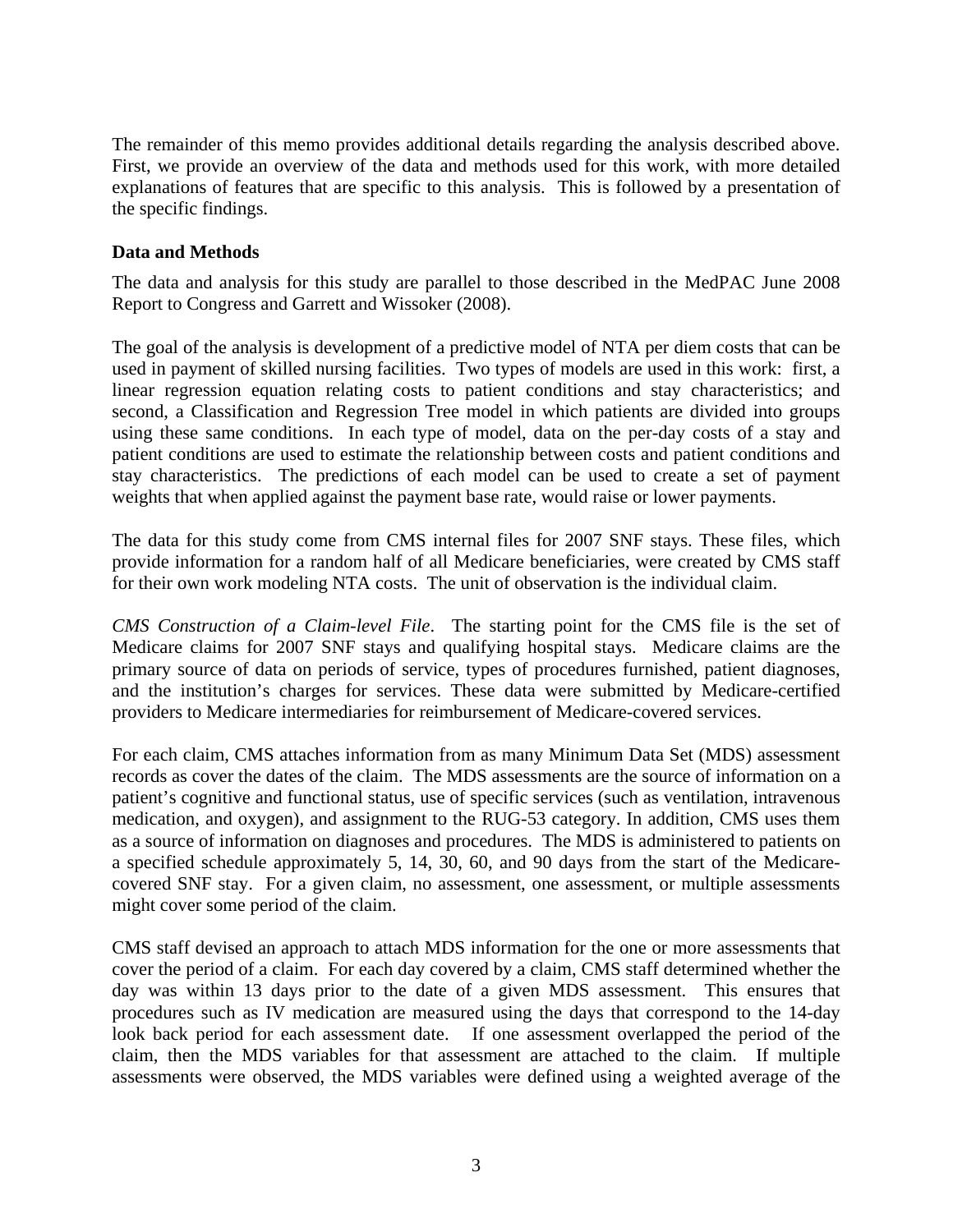variable according to the share of days from each assessment that overlapped the period covered by the claim.

For example, to get a proportion of days with IV during a claim, CMS took all of the covered days that fall within 13 days before an assessment date and calculated the share of those days matched to an MDS indicating IV use. If a claim period overlapped a single assessment date, all of the days would be assigned the value of 0 or 1, indicating no IV use or IV use. If a claim period overlapped two target dates, the proportion could be anywhere from zero to one.

Finally, CMS used the cost report data that Medicare-participating SNFs submit annually to the fiscal intermediaries to create ancillary service cost-to-charge ratios (CCRs), which they used to convert claims data on ancillary service charges to estimated costs for those services.

*Constructing a Stay-level File.* Our analytic goal is to model the per diem NTA cost of individual stays. This contrasts with the CMS decision to model the per diem NTA cost of individual claims. This led us to estimate models of per-day NTA costs in which both costs and predictors (e.g., SNF care, diagnoses) are measured as the day-weighted average across all the claims for each stay. These models are estimated using a data file in which there is a single record for each stay and the data are the averages of the measures for that stay. Stays with a per diem cost over \$1500 – accounting for less than a tenth of a percent of stays – are excluded from our analyses.

Modeling the relationships between costs and patient condition by stay rather than by claim improves our ability to predict cost per stay and provides a corresponding measure of fit. This is desirable, since we believe that accurate prediction of per diem costs is considerably more important for stays than for individual claims. Furthermore, by averaging per diem costs over the various claims within each stay, we eliminate some of the noise that can result when measuring costs or patient condition for claims that cover very few days.

Finally, modeling with data measured by stay enabled us to take different approaches to constructing the stay-level averages for variables from claims and from the MDS. The claims variables are averaged over all claims for the stay, while the MDS data are averaged over those claims with matched MDS data. This allows us to construct our best estimate of the stay average for each measure and estimate their relationship to the average cost for the stay.

To construct a stay-level file, we first dropped claims from the CMS analytic file that have zero payments, as well as a limited number of claims with dates that overlapped. We defined stays as groups of claims separated by fewer than 60 days, restricting the total number of days in a stay to 100 days.<sup>[2](#page-4-0)</sup> For the cost and variables from claims (e.g., diagnoses and detailed charges), we weighted the values from separate claims by the number of covered days on each claim. For example, if a stay consisted of a 10 day and 30 day claim, we would construct the weighted average cost by applying a weight of one-fourth to the average cost from the first claim and three-fourths to the average cost from the second claim.

<span id="page-4-0"></span> $\overline{a}$  $2^2$  The Medicare SNF benefit only covers 100 days per episode. To allow some leeway in the measurement of days of a stay, we kept stays with 101 or 102 days, but capped the number of days in the final claim to yield a maximum of 100 days. We dropped stays with 103 or more days.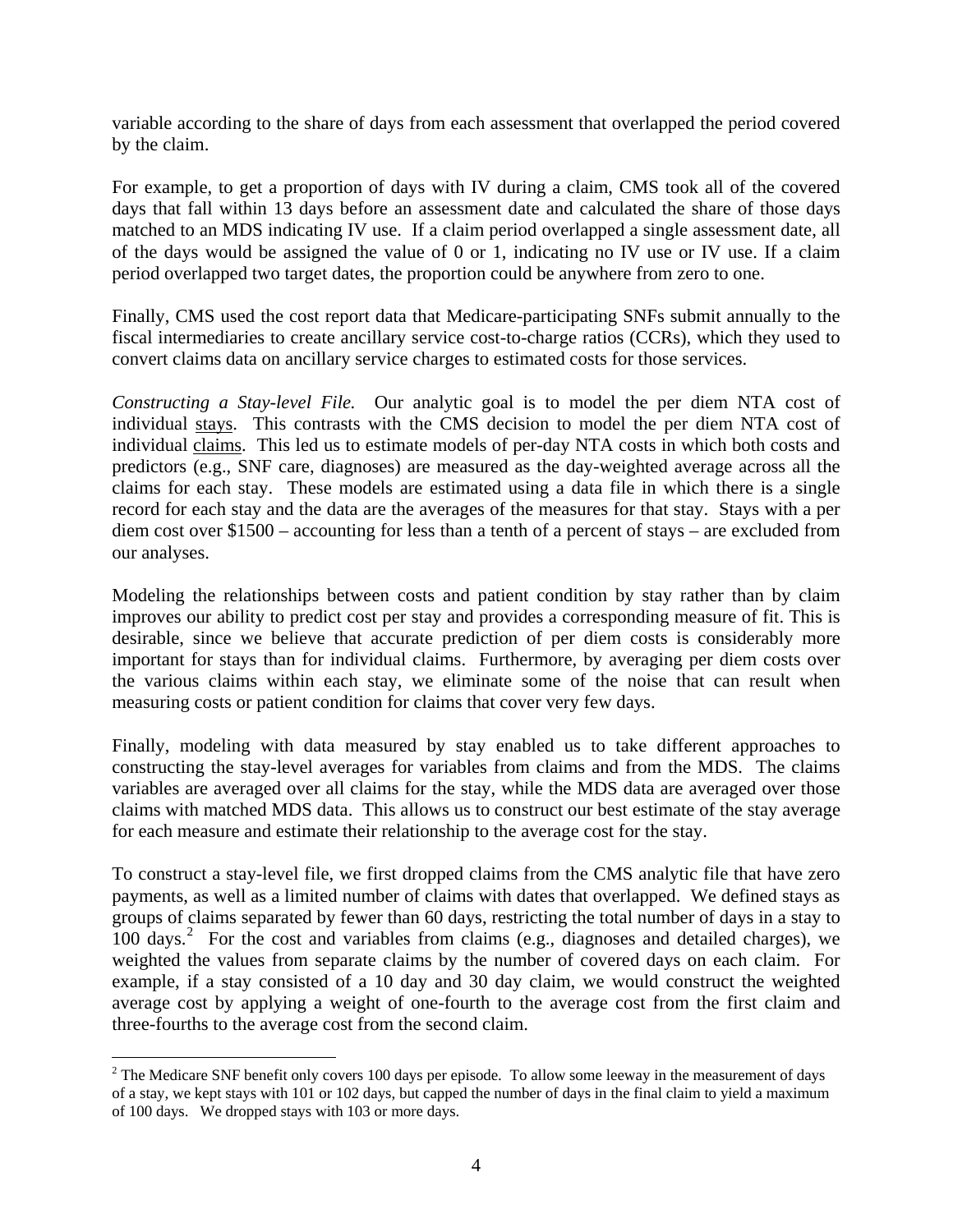We use a separate approach to calculate the average for variables that originate on the MDS to deal with claims that have no matched MDS data. Recall that CMS matched to each claim the information from subsequent MDS records that cover the claim period. Claims that come later in a stay are much more likely to have no matched assessment.

If a claim had no MDS data, we increased the weight on the nearest claim that does have MDS data. For example, consider a stay with three claims with equal length, the first of which shows the patient received IV medication, the second shows no IV medication, and the third has no matched MDS assessment. In this case, we would calculate the stay average giving the second stay double the weight, since it is adjacent to a claim without MDS data. The weighted average thus gives an increased weight to the MDS records located adjacent to claims without a matching MDS record. The weighted average is our best estimate of the stay-level average for the MDS variable.

*Variables for the Analysis.* Our model and key predictors are defined in Garrett and Wissoker (2008). Below, we provide a brief overview, including a brief discussion of variables that were not included in the earlier model.

The dependent variable for all analyses is the wage-adjusted per diem non-therapy ancillary costs. The unadjusted per diem NTA cost was calculated by CMS by combining data on charges for each stay with cost-to-charge ratios (CCRs) for each facility. The charges per stay are from Medicare claims and the CCRs are from the SNF cost reports. The estimated costs are standardized for area wages using the 2008 wage index (pre-floor) and the labor share in place in 2007.

Our starting point for predictors for this modeling effort is the set of variables used in the model based on 2003 data. The most important predictors are the measures of IV and oxygen conditions defined by indications on both claims and MDS data.<sup>[3](#page-5-0)</sup> Other key predictors include age, indicators of SNF care, diagnoses from the prior hospital stay claims, ability to perform activities of daily living, SNF mental status, 5 broad indicators of the type of RUG category into which the patient was placed, and the total number of assessments over the stay. The complete list of variables used in the prior modeling is found in Table  $I<sup>4</sup>$  $I<sup>4</sup>$  $I<sup>4</sup>$ .

To create an updated model that that meets CMS's criteria, we replaced the measures of diagnoses based on hospital claims with those based on SNF claims. In addition, we eliminated indicators of the last assessment conducted because these would be more difficult to operationalize. Instead, for each claim, we included an indicator for the most recent assessment completed (for example, the day-14 assessment). Then, to create stay-based variables, we included indicators for each assessment (say, the 14-day assessment) and calculated the share of

 $\overline{a}$  $3$  These measures differ slightly from those used in earlier work. Here, they are defined by presence on the

<span id="page-5-1"></span><span id="page-5-0"></span>particular claim (rather than any claim for the stay) and on the MDS.<br><sup>4</sup> Two of the variables from the 2008 model are not analyzed here. The indicator of a prior non-PPS nursing home stay required data on prior MDS assessments. The indicator of organ transplant required claims data on procedure codes, which we did not have for the prior hospital stay. Prior nursing home stay had a t-statistic of 18 in the previous model and could explain a portion of the reduction in r-squared.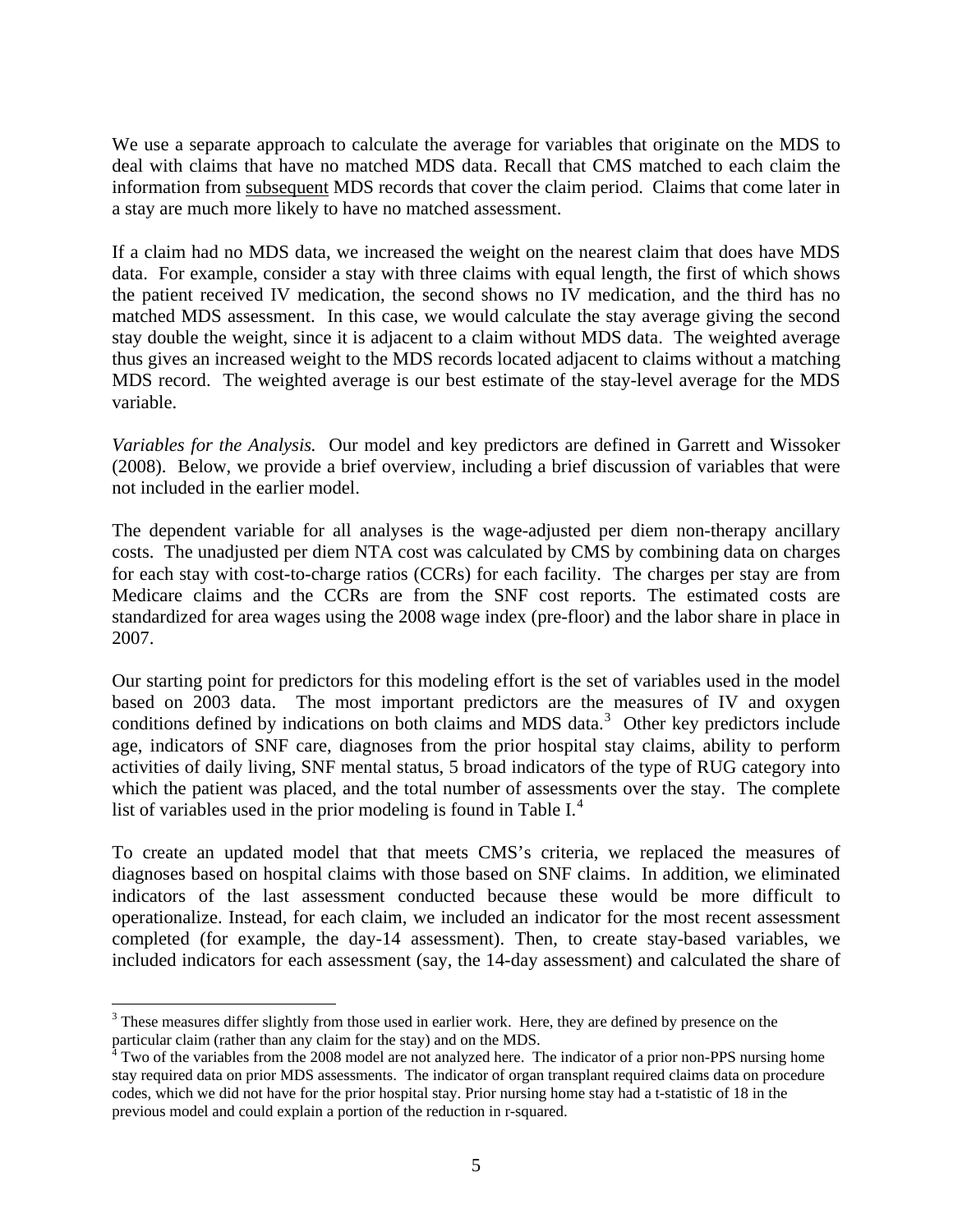the entire stay's days associated with it (for example, the days covered by the 14-day stay comprise half of days of the entire stay). These modifications give estimates that are easily operationalized by paying each claim based on the last assessment observed at the time the claim is to be processed.

We expanded the model to include a large number of variables from the MDS that were investigated by CMS staff. These include the diagnoses and procedures indicated in Sections I and P of the MDS, additional cognitive measures, WIM variables, as well as the nursing CMI for a given stay. We exclude a small number of variables that, if put into a payment model, could be gameable, such as tube feeding, and the measures of oxygen without conditions.

*Methods for Regression Analysis.* Using the sample of SNF stays and alternative sets of explanatory variables, we estimate the regression models of NTA costs per day using Poisson regression. Poisson regression, like standard regression using a logged dependent variable, produces estimates that give less emphasis to the relatively rare very costly cases, better reflecting the center of the distribution. The coefficient estimates are interpreted in the same way as the coefficients from a logged standard regression model.

The r-squared statistic, which measures the proportion of variance explained, is obtained by regression of the per-stay average costs on the model's prediction of average costs. This follows the procedure used in our earlier work.

*Method for CART Analysis.* We estimate the CART model, using the "rpart" module for R, with the Poisson function. The CART estimation creates sequential splits in the sample, splitting on variables that increase the model predictive capability the most. For example, in our analysis, CART split the sample first according to whether IV was received for more than 2/3 of the stay. Among those without IV for 2/3 of the stay, it next split on whether a stay had a large share of days under a first or return assessment. Among those with IV, it next split according to whether the patient had oxygen, tracheostomy, or ventilator care.

We calculate the r-squared in two ways. First, we assign stays to a CART grouping according to the cuts suggested by the model. We then calculate the r-squared statistic of a regression of per diem cost on indicators of each group. Second, to deal with the issue of having claims and stays combine information from multiple assessments, we assign a unique CART group for each claim using easy-to-apply rules (i.e., whether a condition held for more than half of the claim) and then assign a predicted cost for the claim based on that grouping. We calculate r-squared statistic by calculating the average predicted cost for each claim, aggregating to the stay, and then regressing the per stay average costs on the model's prediction of average costs. This allows us to assess the predictive value of a simple assignment by claim, which is where the assignment would take place in practice.

#### **Findings**

We first report on the replication of our earlier model using 2007 data, followed by presentation of an updated model in which we replace diagnoses and length of stay measures with variables that are more acceptable to CMS.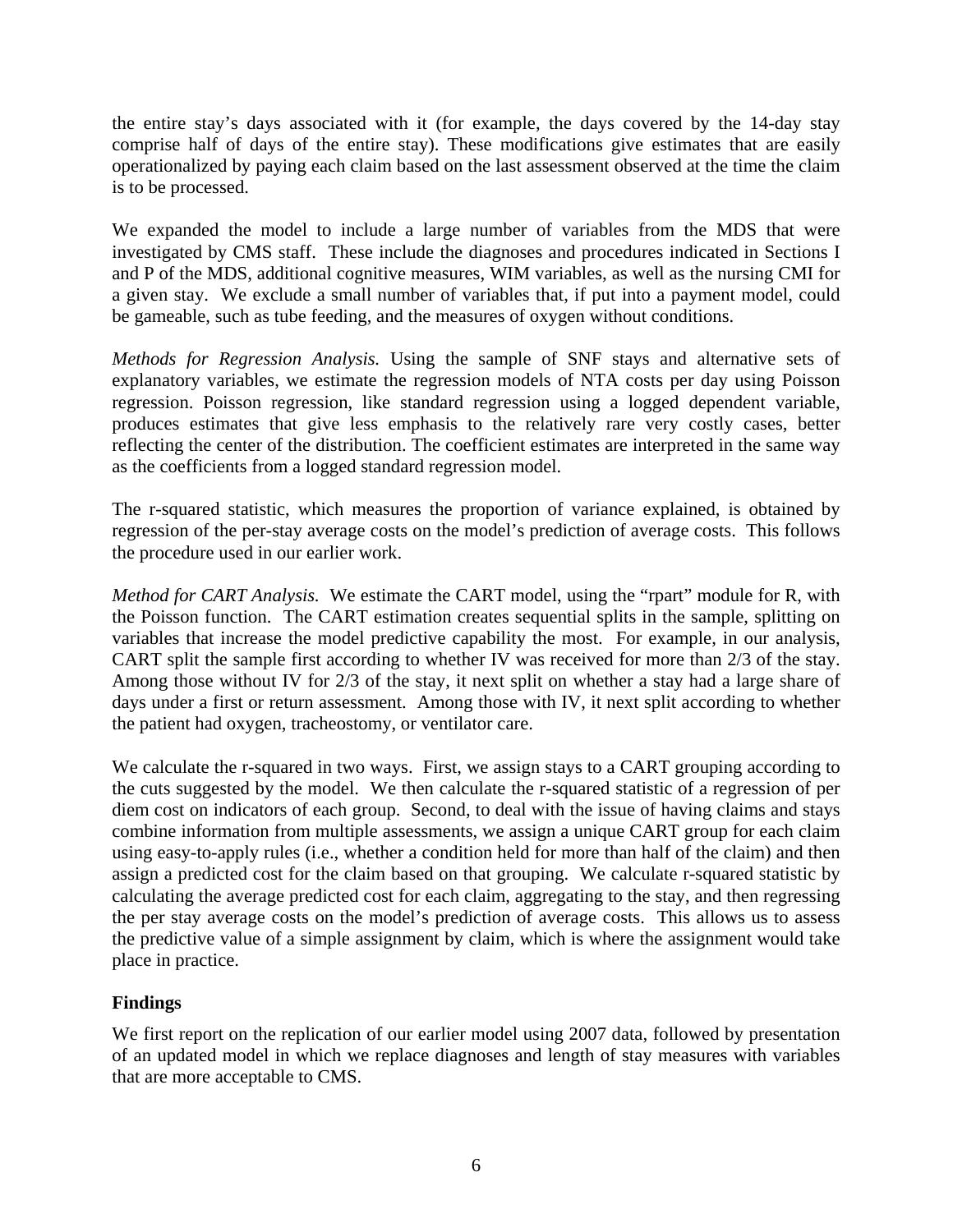We then explore whether adding a substantial number of predictors can dramatically increase the model's predictive value and whether credible predictive power can be retained when the model is reduced to between 10 and 20 variables. For these later analyses, we estimate the models using the sample for the model with the largest number of variables.

*Replication using 2007 Data.* In Table I, we report the findings of the model replication. The first column reports the NTA model based on 2003 data. The replication based on 2007 data is reported in the second column. The coefficients show similar patterns – the signs and approximate magnitude are generally the same – however, the precise coefficients have shifted somewhat over time. Slightly fewer than half of the 2007 estimates are statistically different from the 2003 estimates. The two sets of coefficients that show the largest changes are the coefficients on the broad case-mix groups (e.g. rehabilitation only or special care) and the coefficients on the number of assessments. For example, the first assessment had a coefficient of 0.75 in the 2003 data and now has a coefficient of 0.60. The predictive power (i.e., r-squared) of the model using 2007 data is 0.207 as compared to 0.23 using the 2003 data.

We next compare estimates using unweighted and weighted data measured by claim with those measured by stay to assess the effect of the "level" of estimation. This analysis is intended to help understand the differences between the models estimated with the CMS method and our own models. CMS staff use unweighted data measured by claim for their models, while we use data measured by stay. Our hypothesis was that weighting the claims-level model would lead to coefficients similar to those in the stay-level model, as stay-level data is effectively weighted by length of claims.

We first estimate the model parameters using unweighted data measured per claim. The model coefficients are of similar sign and magnitude; however, 37 percent of the coefficients are statistically different from the stay-level coefficients. We then estimate the model parameters, weighting by share of stay days within each claim. The resulting model, which is shown in column 4, yields coefficients quite similar to those obtained using the stay-level data. Six percent of the coefficients from this model are statistically different from the stay-level estimates. For each model, the predictions yield an r-squared of roughly 10 percent. That is, the model predictions explain 10 percent of the variation in the average per day NTA cost of claims. If instead we aggregate the predictions to the stay and then regress the average per day NTA costs of stays on the predictions, we obtain an r-squared of 0.202. That is, the model predictions explain 20 percent of the variation in the average per day NTA cost of stays, comparable to the stay-based findings.

*Updated Model to Replace Variables Not Easily Operationalized.* We next update the model, replacing in turn the measures not easily observable by SNFs. First, we replace the diagnoses based on prior hospital stay claims with those based on SNF claims. The new coefficients are reported in Column 5 of Table I. The reduction in the model's predictive ability is relatively small (e.g., the r-squared drops by 0.002), but the coefficients do change noticeably. Switching from hospital to SNF diagnoses leads to statistically significant changes in coefficients for 43 percent of diagnoses. In addition, we test the effect of treating certain diagnoses as chronic, so that any report of the diagnoses indicates presence of the condition. This change, reported in column 6 of Table I, led to very little change in coefficients.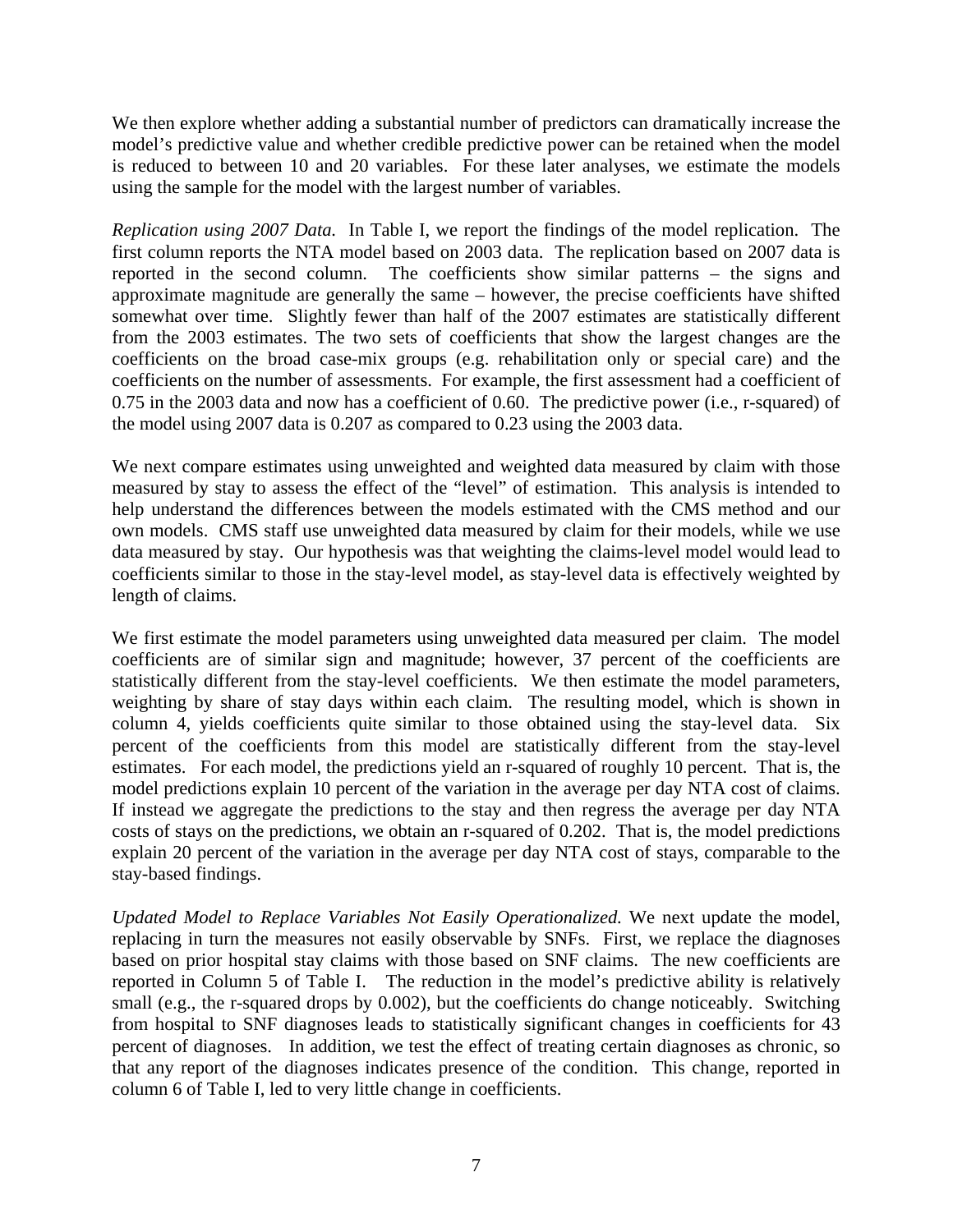Using the indicator of the most recently completed assessment, the change in overall r-squared is quite small (Table II, Column 2). However, the coefficients on the assessments do change. This is expected, since now the coefficients provide the marginal cost of each assessment rather than an average for the entire stay.

For comparison, we also present the coefficients for a parallel model estimated using the claims file (Table II, Column 3). In this model, the assessment is measured as a simple indicator of the last assessment attached to each claim. The results show that the coefficients are generally similar to those estimated by stay, with the exception of the coefficient on the third assessment, which is larger when the model is estimated by stay.

*Models Adding Other Potential Regressors.* We investigate the potential predictive ability of model based on SNF administrative data by adding approximately 200 additional independent variables to the updated model. The updated model contains nearly 70 variables available to SNFs. We add the nursing CMI, MDS measures of diagnoses, procedures, and mental status, and Weighted Index Model variables, which had been evaluated by CMS staff. In addition, we add the 84 RxHCC group identifiers based on the previous year's claims, as well as additional claims diagnoses.

The "all variables" model contains 269 predictors and yields an r-squared 0.232. Excluding the 84 RxHCC indicators reduces the r-squared to 0.226. (See Table III, models 1 and 2). These findings suggest that although one can improve on the r-squared from our updated model, the improvement is not very large and requires a large number of predictors.

*Models with Few Variables.* In this section, we focus on development of models with reasonable predictive power that rely on relatively few variables. The goal is to address CMS's preference for a relatively small number of casemix groups or a predictive equation based on relatively few measures. We discuss three approaches: 1) Assigning cases into one of 10 groups based on predictions from a more complicated model; 2) Regression modeling; and 3) Classification and Regression Tree models.

A simple approach to obtaining relatively few groups is to divide stays into 10 groups based on the predicted values of a relatively complicated model. The groups are based on the following percentile ranges of the predicted costs:  $\langle 1^{st}$  percentile,  $1 - 5^{th}$ ,  $5^{th} - 10^{th}$ ,  $10^{th} - 25^{th}$ ,  $25^{th} - 50^{th}$ ,  $50^{th} - 75^{th}$ ,  $75^{th} - 90^{th}$ ,  $90^{th} - 95^{th}$ ,  $95^{th} - 99^{th}$ , and  $> 99^{th}$ . The findings give a sense of what is lost if one were limited to only 10 payment categories. We report the results in the last column of Table III for several of the larger models described above.

The limited number of payment categories reduces the predictive power of the model, but not by as much as one might think. For instance, the 10-group version of our updated model obtained an r-squared 0.200 as compared with 0.208 from the full model (see Table III, model 0). For the "all variables" model in which the prediction is based on 269 variables, indicators for the 10 groups yield an r-squared of 0.225 as compared with 0.232 from the full model (see Table III, model 1).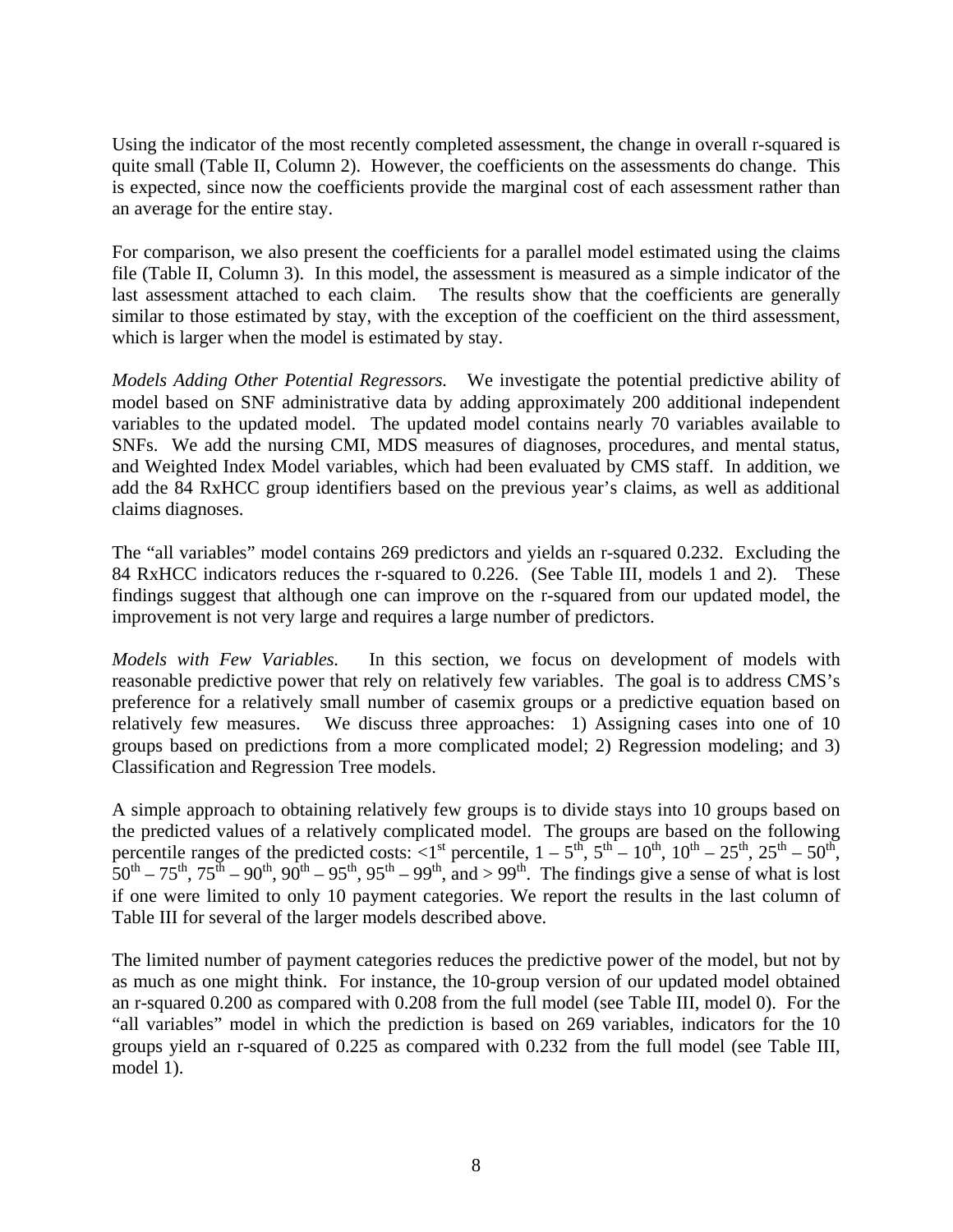The regression and CART models attempt to meet the CMS goal of having the payment weights rely on no more than twenty variables. For these models, we considered as potential predictors or groupers variables that either were included in our updated model or were suggested by CMS staff (see Table III, model 2).

To select variables for 20-variable regression model, we began with the model that used all 185 potential predictors. We re-estimated the model, excluding independent variables that had either only moderate significance or a small coefficient. We then re-estimated the model several times, excluding indicators of conditions that are relatively rare and those that in the smaller model had relatively small coefficients.

The model, which is reported in Table IV, has 20 independent variables and yields an r-squared of 0.206. The strongest predictors were also the cornerstone of our earlier work: IV medication and oxygen/trachestomy/ventilator reported on both claims and the MDS assessment. Also important was an indicator of the proportion of stay spent in each assessment number. From the variables proposed by CMS, the nursing case-mix index and the MDS diabetes diagnosis proved to be particularly strong predictors. Other variables in the model include: age, age squared, presence of a  $4<sup>th</sup>$  stage ulcer, lack of locomotion on the unit, MDS indicator of chemotherapy, pneumonia, and claims diagnoses for COPD, infectious and parasitic diseases, respiratory failure, renal failure, and HIV.

Experimentation with the model suggests that several variables could be eliminated without substantial loss of predictive value. For example, we can drop five variables – HIV, the interaction of IV medication and oxygen/tracheostomy/ventilator, chemo, pneumonia, and age squared – and reduce the r-squared by 0.004, from 0.206 to 0.202.

Finally, we used the CART procedure to define classification groups. The CART procedure resulted in 11 groups, which are detailed in Figure 1. The 11 groups are based on the interactions of seven variables, all of which are found to be important predictors in the 20 variable regression model. The seven variables are: IV medication, oxygen/tracheostomy- /ventilator, age, the nursing case-mix index, diabetes, COPD, and proportion of the stay with an MDS indicating first assessment or re-entry.

Applying the groups defined by CART for each stay, we obtain an r-squared of 0.162. If we instead apply groups at the claim level, we obtain an r-squared of 0.157. Whether this is sufficient depends on the relative desirability of improvements in r-squared and having few regressors.

#### **Summary**

Using 2007 data for SNF stays provided by CMS to re-estimate our model of NTA per diem costs, we obtain estimates that are qualitatively similar to those obtained using 2003 data. The findings are similar in predictive ability and in the effects of specific variables. The most notable differences are those for resource utilization groups and the length of the stay. We then revise the model to exclude variables based on the qualifying hospital stay or known only at the end of a SNF stay, and to consider some new variables that were suggested by the work of CMS staff.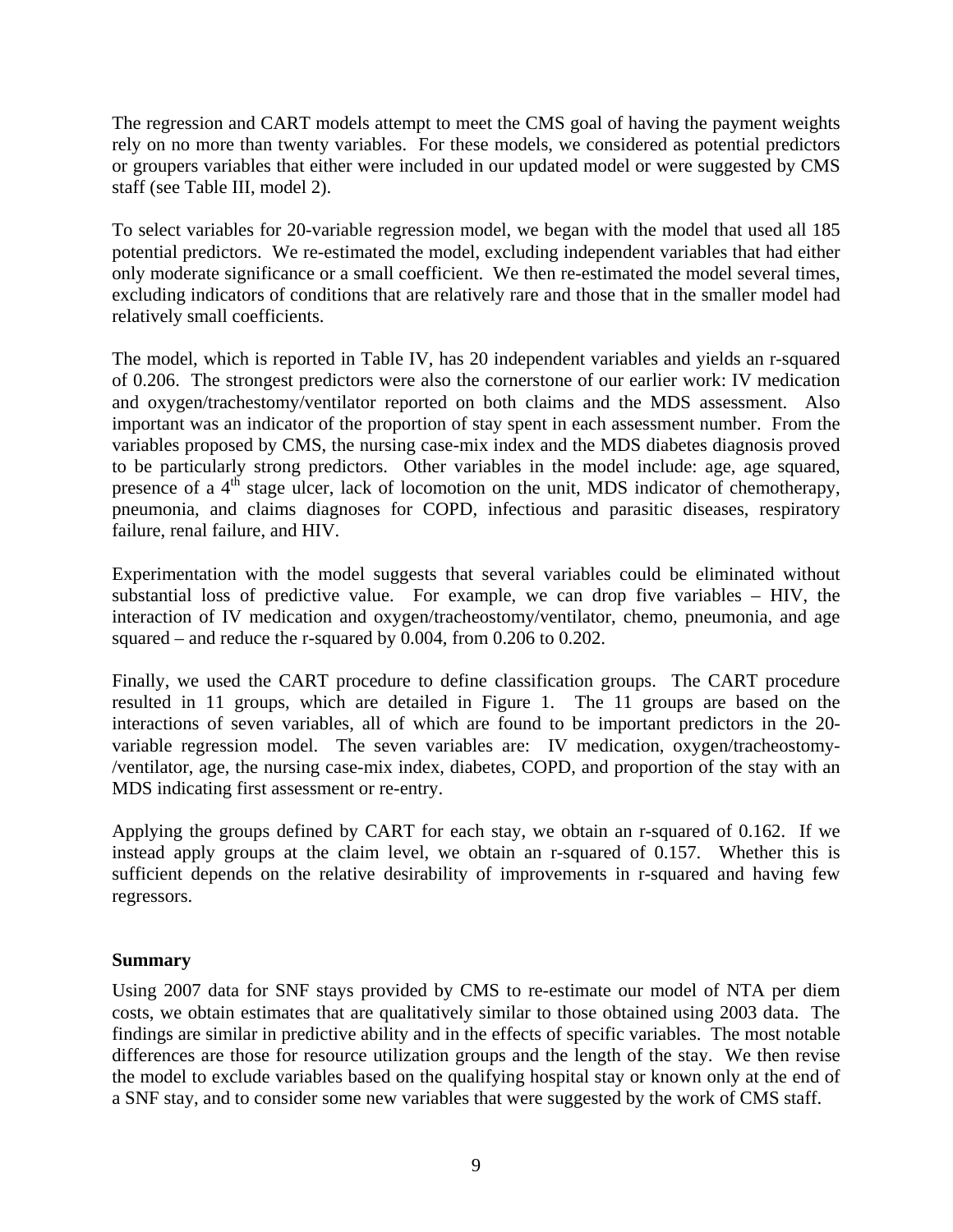To reflect CMS's preference for models that use fewer than the nearly 70 variables used in our earlier model, we developed a regression model that achieves an r-squared of 20 percent using 20 variables. Finally, we produced a range of models that result in only 10 or 11 casemix groups, which have r-squared values ranging from 0.157 to 0.225. These findings suggest that a range of options are available that would greatly improve the accuracy of Medicare payments to SNFs for NTA services and present minimal administrative burden in implementation.

#### **References**

Centers for Medicare & Medicaid Services, Department of Health and Human Services. *Medicare Program; Prospective Payment System and Consolidated Billing for Skilled Nursing Facilities for FY 2010; Minimum Data Set, Version 3.0 for Skilled Nursing Facilities and Medicaid Nursing Facilities; proposed rule. Federal Register* 74, no 90:22208 – 22316, 2009.

Garrett, Bowen and Wissoker, Douglas A, *Modeling Alternative Designs for a Revised PPS for Skilled Nursing Facilities: Final Report for the Medicare Payment Advisory Commission*. Washington, DC: MedPAC, 2008. http://www.urban.org/publications/411706.html.

Medicare Payment Advisory Commission, *Report to the Congress: Reforming the Delivery System.* Washington, DC: MedPAC, 2008.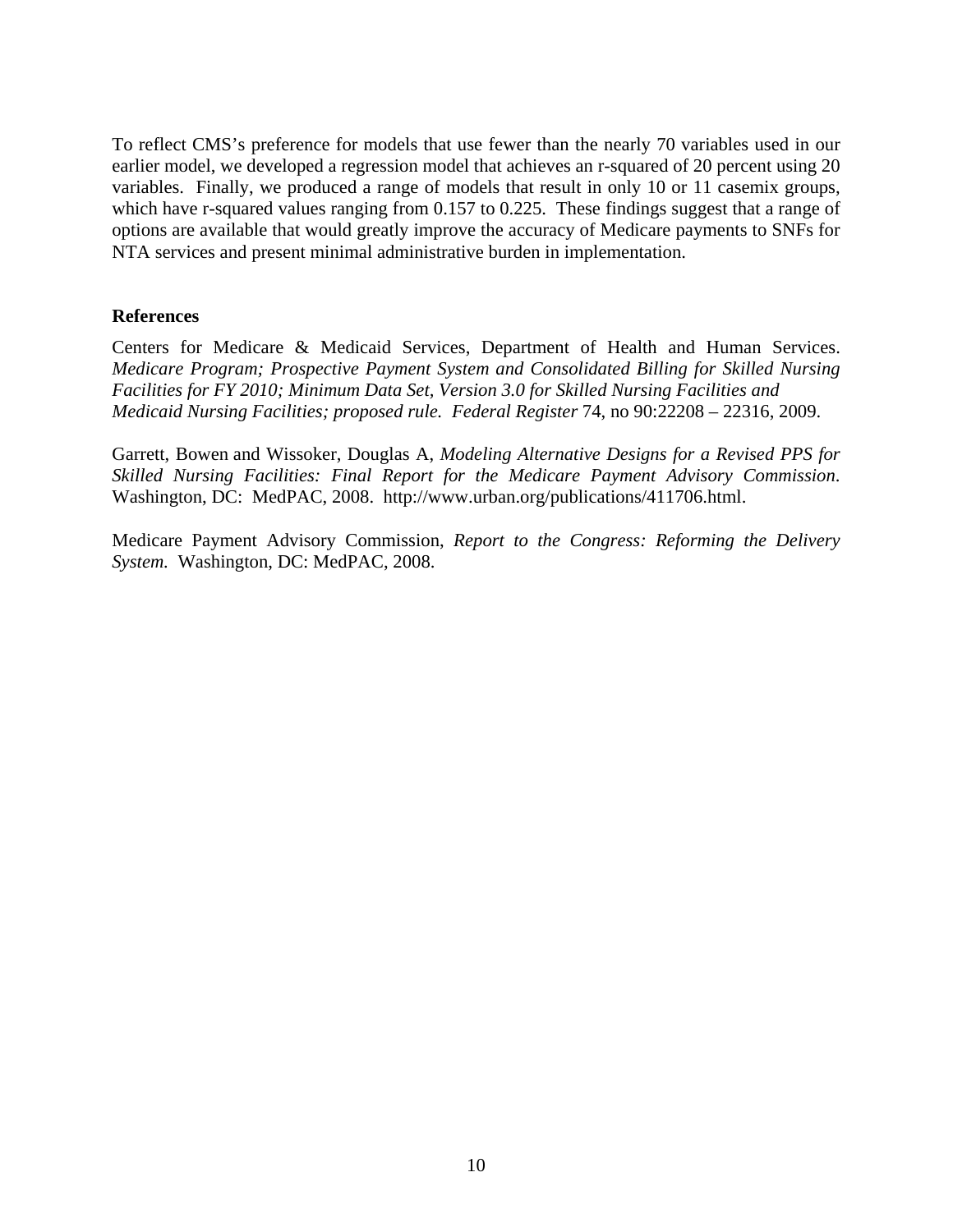|                                                 | 2003         | 2007 Stay-<br><b>based</b><br>estimates,<br>with<br>diagnoses<br>based on<br>hospital<br>claims | 2007 Claims-<br>based<br>analysis, un-<br>weighted,<br>with<br>diagnoses<br>based on<br>hospital<br>claims | 2007 Claims-<br>based analysis,<br>weighted, with<br>diagnoses based<br>on hospital<br>claims* | <b>2007 Stay-</b><br><b>based</b><br>estimates,<br>with SNF<br>claim<br>diagnoses | 2007 Stay-based<br>estimates, with<br><b>SNF</b> claim<br>diagnoses and<br>setting certain<br>diagnoses to<br>chronic |
|-------------------------------------------------|--------------|-------------------------------------------------------------------------------------------------|------------------------------------------------------------------------------------------------------------|------------------------------------------------------------------------------------------------|-----------------------------------------------------------------------------------|-----------------------------------------------------------------------------------------------------------------------|
|                                                 |              |                                                                                                 |                                                                                                            |                                                                                                |                                                                                   |                                                                                                                       |
| Age                                             |              |                                                                                                 |                                                                                                            |                                                                                                |                                                                                   |                                                                                                                       |
| $Age > 50$ (indicator)                          | $-0.08139$   | $-0.05459$                                                                                      | $-0.04579$                                                                                                 | $-0.05865$                                                                                     | $-0.05167$                                                                        | $-0.05202$                                                                                                            |
|                                                 | $-2.68$      | $-3.74$                                                                                         | $-3.14$                                                                                                    | $-4.04$                                                                                        | $-3.52$                                                                           | $-3.54$                                                                                                               |
| Age - 50, capped at $45 = 95 - 50$              | $-0.00312$   | $-0.002571$                                                                                     | $-0.001046$                                                                                                | $-0.002356$                                                                                    | $-0.001654$                                                                       | $-0.001659$                                                                                                           |
|                                                 | $-1.95$      | $-3.32$                                                                                         | $-1.33$                                                                                                    | $-3.06$                                                                                        | $-2.13$                                                                           | $-2.14$                                                                                                               |
| (Age - 50) squared, capped at $45^{\circ}2$     | $-0.0001737$ | $-0.0002065$                                                                                    | $-0.0002273$                                                                                               | $-0.0002137$                                                                                   | $-0.0002222$                                                                      | $-0.0002216$                                                                                                          |
|                                                 | $-6.13$      | $-15$                                                                                           | $-16.33$                                                                                                   | $-15.66$                                                                                       | $-16.08$                                                                          | $-16.03$                                                                                                              |
| <b>SNF Care</b>                                 |              |                                                                                                 |                                                                                                            |                                                                                                |                                                                                   |                                                                                                                       |
| IV medication (MDS) and claim for IV therapy or |              |                                                                                                 |                                                                                                            |                                                                                                |                                                                                   |                                                                                                                       |
| solution                                        | 0.7358       | 0.7517                                                                                          | 0.6838                                                                                                     | 0.7354                                                                                         | 0.7376                                                                            | 0.7378                                                                                                                |
|                                                 | 48.45        | 60.72                                                                                           | 64.2                                                                                                       | 65.45                                                                                          | 60.84                                                                             | 60.85                                                                                                                 |
| IV medication*Oxygen/tracheotomy/ventilator     | $-0.2947$    | $-0.1996$                                                                                       | $-0.1088$                                                                                                  | $-0.1753$                                                                                      | $-0.2158$                                                                         | $-0.2158$                                                                                                             |
|                                                 | $-10.85$     | $-7.74$                                                                                         | $-4.47$                                                                                                    | $-7.25$                                                                                        | $-8.67$                                                                           | $-8.66$                                                                                                               |
| IV medication*SNF MDC for respiratory           | $-0.06985$   | $-0.02987$                                                                                      | $-0.03409$                                                                                                 | $-0.03581$                                                                                     | $-0.04085$                                                                        | $-0.04073$                                                                                                            |
|                                                 | $-3.81$      | $-2.37$                                                                                         | $-2.98$                                                                                                    | $-3.15$                                                                                        | $-3.21$                                                                           | $-3.2$                                                                                                                |

### **Table I. Comparison of 2003 and 2007 Coefficients for UI Model of Per Diem NTA Costs (test statistics in italics)**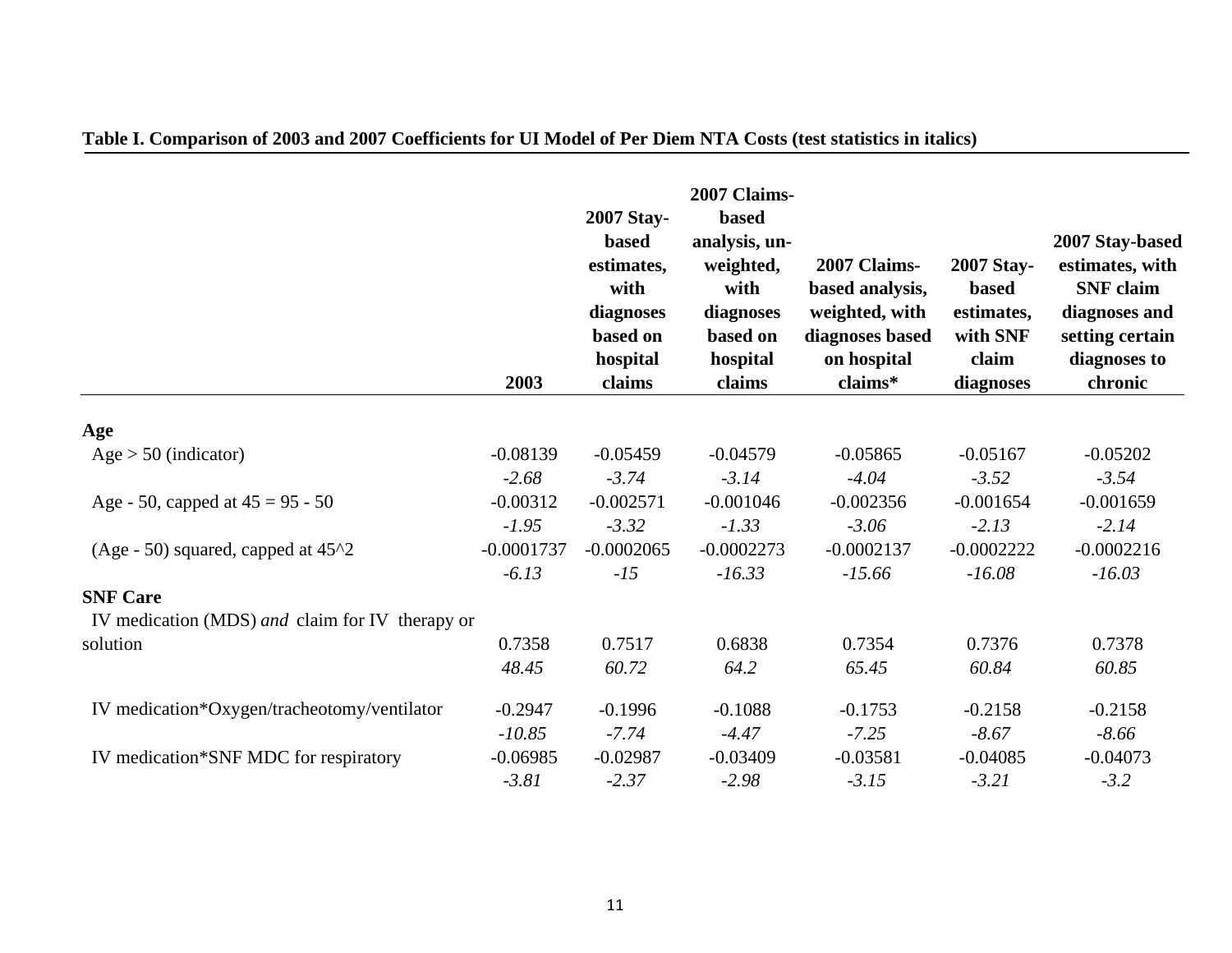|                                                      | 2003       | 2007 Stay-<br><b>based</b><br>estimates,<br>with<br>diagnoses<br>based on<br>hospital<br>claims | 2007 Claims-<br>based<br>analysis, un-<br>weighted,<br>with<br>diagnoses<br>based on<br>hospital<br>claims | 2007 Claims-<br>based analysis,<br>weighted, with<br>diagnoses based<br>on hospital<br>claims* | 2007 Stay-<br><b>based</b><br>estimates,<br>with SNF<br>claim<br>diagnoses | 2007 Stay-based<br>estimates, with<br><b>SNF</b> claim<br>diagnoses and<br>setting certain<br>diagnoses to<br>chronic |
|------------------------------------------------------|------------|-------------------------------------------------------------------------------------------------|------------------------------------------------------------------------------------------------------------|------------------------------------------------------------------------------------------------|----------------------------------------------------------------------------|-----------------------------------------------------------------------------------------------------------------------|
| Oxygen (linked to conditions) or tracheotomy care    |            |                                                                                                 |                                                                                                            |                                                                                                |                                                                            |                                                                                                                       |
| or ventilator and claim for respiratory or pulmonary | 0.524      | 0.5596                                                                                          | 0.4488                                                                                                     | 0.5359                                                                                         | 0.5335                                                                     | 0.5331                                                                                                                |
|                                                      | 28.61      | 29.1                                                                                            | 22.82                                                                                                      | 28.79                                                                                          | 29.24                                                                      | 29.24                                                                                                                 |
| MDC, respiratory                                     | 0.1178     | 0.1116                                                                                          | 0.08361                                                                                                    | 0.108                                                                                          | 0.0703                                                                     | 0.0672                                                                                                                |
|                                                      | 12.7       | 19.46                                                                                           | 16.05                                                                                                      | 19.81                                                                                          | 11.08                                                                      | 10.73                                                                                                                 |
| No infection                                         | $-0.09029$ | $-0.02856$                                                                                      | $-0.02784$                                                                                                 | $-0.03313$                                                                                     | $-0.03686$                                                                 | $-0.03708$                                                                                                            |
|                                                      | $-11.18$   | $-3.43$                                                                                         | $-3.75$                                                                                                    | $-4.21$                                                                                        | $-4.5$                                                                     | $-4.53$                                                                                                               |
| Ulcer                                                | 0.1313     | 0.1361                                                                                          | 0.09861                                                                                                    | 0.1217                                                                                         | 0.1445                                                                     | 0.1448                                                                                                                |
|                                                      | 8.72       | 14.67                                                                                           | 11.95                                                                                                      | 14.22                                                                                          | 15.09                                                                      | 15.11                                                                                                                 |
| Shortness of breath                                  | 0.07767    | 0.08195                                                                                         | 0.07577                                                                                                    | 0.07886                                                                                        | 0.1057                                                                     | 0.1051                                                                                                                |
|                                                      | 7.72       | 13.38                                                                                           | 13.05                                                                                                      | 13.4                                                                                           | 17.27                                                                      | 17.15                                                                                                                 |
| <b>Surgical Wounds</b>                               | 0.03381    | 0.06452                                                                                         | 0.07837                                                                                                    | 0.06666                                                                                        | 0.06562                                                                    | 0.06548                                                                                                               |
|                                                      | 3.94       | 13.57                                                                                           | 18.6                                                                                                       | 15.02                                                                                          | 14.05                                                                      | 14.01                                                                                                                 |
| Chewing problem                                      | $-0.03507$ | $-0.04378$                                                                                      | $-0.05764$                                                                                                 | $-0.0472$                                                                                      | $-0.03997$                                                                 | $-0.0401$                                                                                                             |
|                                                      | $-3.85$    | $-7.8$                                                                                          | $-10.44$                                                                                                   | $-8.69$                                                                                        | $-7.18$                                                                    | $-7.21$                                                                                                               |
| Swallowing problem                                   | 0.01747    | 0.02265                                                                                         | $-0.001491$                                                                                                | 0.01495                                                                                        | 0.02871                                                                    | 0.02886                                                                                                               |
|                                                      | 1.78       | 4.35                                                                                            | $-0.29$                                                                                                    | 2.96                                                                                           | 5.56                                                                       | 5.59                                                                                                                  |
| <b>SNF CPS Score</b>                                 |            |                                                                                                 |                                                                                                            |                                                                                                |                                                                            |                                                                                                                       |
| Borderline                                           | $-0.0236$  | 0.02366                                                                                         | 0.06755                                                                                                    | 0.03935                                                                                        | 0.02415                                                                    | 0.02402                                                                                                               |
|                                                      | $-2.22$    | 3.6                                                                                             | 11.08                                                                                                      | 6.39                                                                                           | 3.67                                                                       | 3.65                                                                                                                  |
| Mild Impairment                                      | $-0.05651$ | $-0.01622$                                                                                      | 0.03574                                                                                                    | 0.005728                                                                                       | $-0.02047$                                                                 | $-0.02067$                                                                                                            |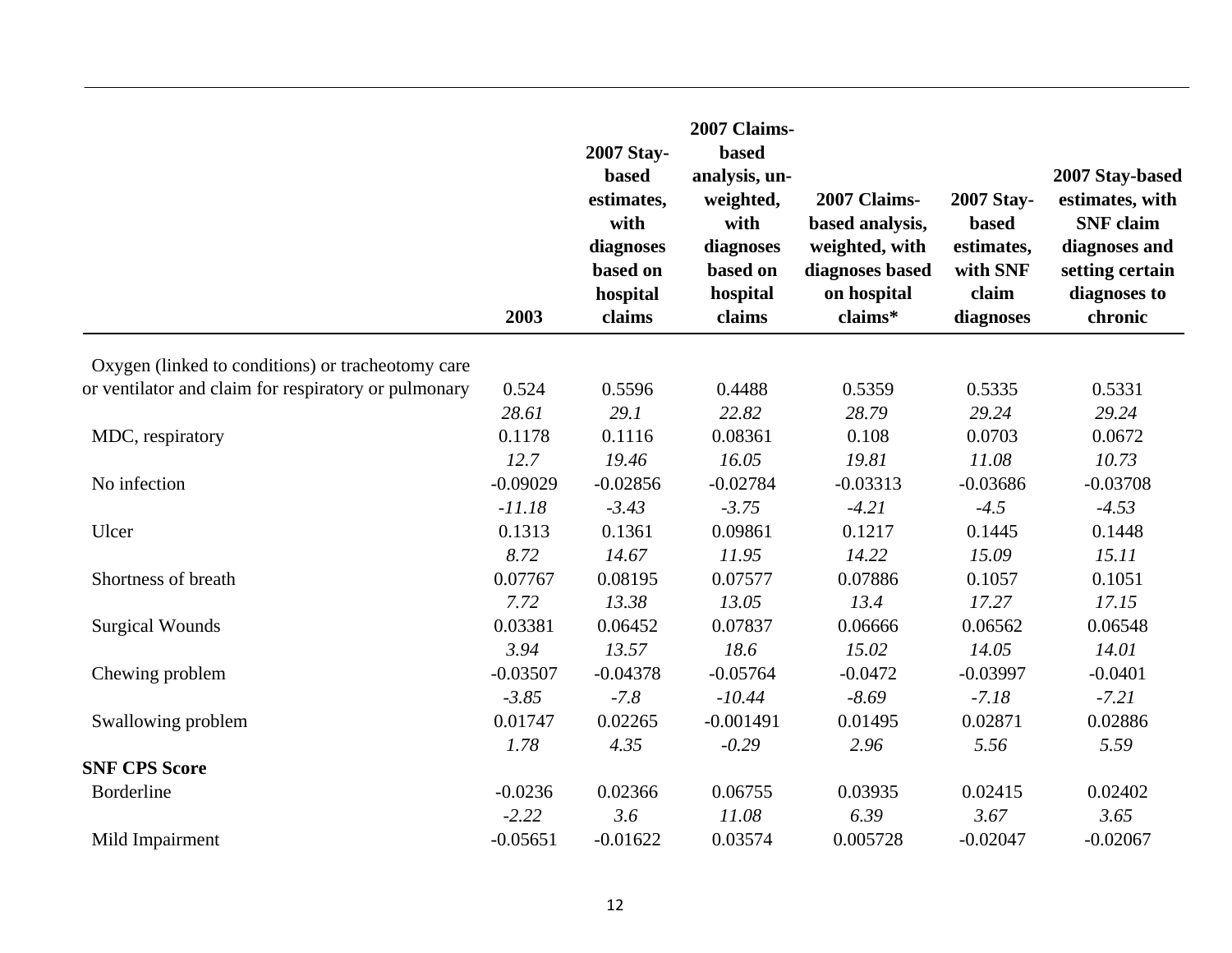|                                                   |                         | 2007 Stay-<br>based<br>estimates,<br>with<br>diagnoses<br>based on<br>hospital | 2007 Claims-<br>based<br>analysis, un-<br>weighted,<br>with<br>diagnoses<br>based on<br>hospital | 2007 Claims-<br>based analysis,<br>weighted, with<br>diagnoses based<br>on hospital | 2007 Stay-<br>based<br>estimates,<br>with SNF<br>claim | 2007 Stay-based<br>estimates, with<br><b>SNF</b> claim<br>diagnoses and<br>setting certain<br>diagnoses to |
|---------------------------------------------------|-------------------------|--------------------------------------------------------------------------------|--------------------------------------------------------------------------------------------------|-------------------------------------------------------------------------------------|--------------------------------------------------------|------------------------------------------------------------------------------------------------------------|
|                                                   | 2003                    | claims                                                                         | claims<br>6.12                                                                                   | claims*                                                                             | diagnoses<br>$-3.2$                                    | chronic                                                                                                    |
|                                                   | $-5.43$                 | $-2.52$                                                                        |                                                                                                  | 0.95                                                                                |                                                        | $-3.23$                                                                                                    |
| Moderate impairment                               | $-0.08344$<br>$-7.57$   | $-0.01364$<br>$-2.05$                                                          | 0.05126<br>8.38                                                                                  | 0.01057<br>1.69                                                                     | $-0.02598$<br>$-3.93$                                  | $-0.0264$<br>$-3.99$                                                                                       |
| Moderate severe impairment                        | $-0.1443$               | $-0.06903$                                                                     | $-0.00172$                                                                                       | $-0.04033$                                                                          | $-0.08744$                                             | $-0.08771$                                                                                                 |
|                                                   | $-8.54$                 | $-6.96$                                                                        | $-0.19$                                                                                          | $-4.37$                                                                             | $-8.82$                                                | $-8.85$                                                                                                    |
| Severe impairment                                 | $-0.07091$              | $-0.05403$                                                                     | 0.01298                                                                                          | $-0.02881$                                                                          | $-0.0773$                                              | $-0.07817$                                                                                                 |
|                                                   | $-3.51$                 | $-4.51$                                                                        | 1.19                                                                                             | $-2.59$                                                                             | $-6.45$                                                | $-6.53$                                                                                                    |
| Very severe impairment                            | $-0.1663$               | $-0.1492$                                                                      | $-0.06308$                                                                                       | $-0.1158$                                                                           | $-0.1726$                                              | $-0.1729$                                                                                                  |
|                                                   | $-8.28$                 | $-10.93$                                                                       | $-5.22$                                                                                          | $-9.24$                                                                             | $-12.67$                                               | $-12.69$                                                                                                   |
| Prior non-pps nursing stay                        | $-0.2004$<br>$-18.1500$ |                                                                                |                                                                                                  |                                                                                     |                                                        |                                                                                                            |
| <b>SNF ADLs</b>                                   |                         |                                                                                |                                                                                                  |                                                                                     |                                                        |                                                                                                            |
| Transfer(self)-supervision                        | $-0.02904$              | $-0.02528$                                                                     | $-0.04629$                                                                                       | $-0.02534$                                                                          | $-0.02436$                                             | $-0.02429$                                                                                                 |
|                                                   | $-1.7$                  | $-2.55$                                                                        | $-4.85$                                                                                          | $-2.73$                                                                             | $-2.45$                                                | $-2.45$                                                                                                    |
| Transfer(self)-limited assistance                 | $-0.06133$              | $-0.07689$                                                                     | $-0.1225$                                                                                        | $-0.0865$                                                                           | $-0.07714$                                             | $-0.07696$                                                                                                 |
|                                                   | $-3.66$                 | $-8.19$                                                                        | $-13.87$                                                                                         | $-9.82$                                                                             | $-8.21$                                                | $-8.19$                                                                                                    |
| Transfer(self)-extensive assistance               | $-0.04002$              | $-0.06508$                                                                     | $-0.1006$                                                                                        | $-0.0691$                                                                           | $-0.05873$                                             | $-0.05856$                                                                                                 |
|                                                   | $-2.15$                 | $-6.29$                                                                        | $-10.36$                                                                                         | $-7.09$                                                                             | $-5.72$                                                | $-5.71$                                                                                                    |
| Transfer(self)-total dependence                   | $-0.007522$             | $-0.06247$                                                                     | $-0.08505$                                                                                       | $-0.06644$                                                                          | $-0.04539$                                             | $-0.04489$                                                                                                 |
|                                                   | $-0.35$                 | $-4.68$                                                                        | $-7.25$                                                                                          | $-5.35$                                                                             | $-3.46$                                                | $-3.42$                                                                                                    |
| Transfer(self)-dir not occur during entire 7 days | $-0.01813$              | $-0.09562$                                                                     | $-0.1289$                                                                                        | $-0.1061$                                                                           | $-0.07488$                                             | $-0.07449$                                                                                                 |
|                                                   | $-0.56$                 | $-4.2$                                                                         | $-6.41$                                                                                          | $-4.97$                                                                             | $-3.32$                                                | $-3.31$                                                                                                    |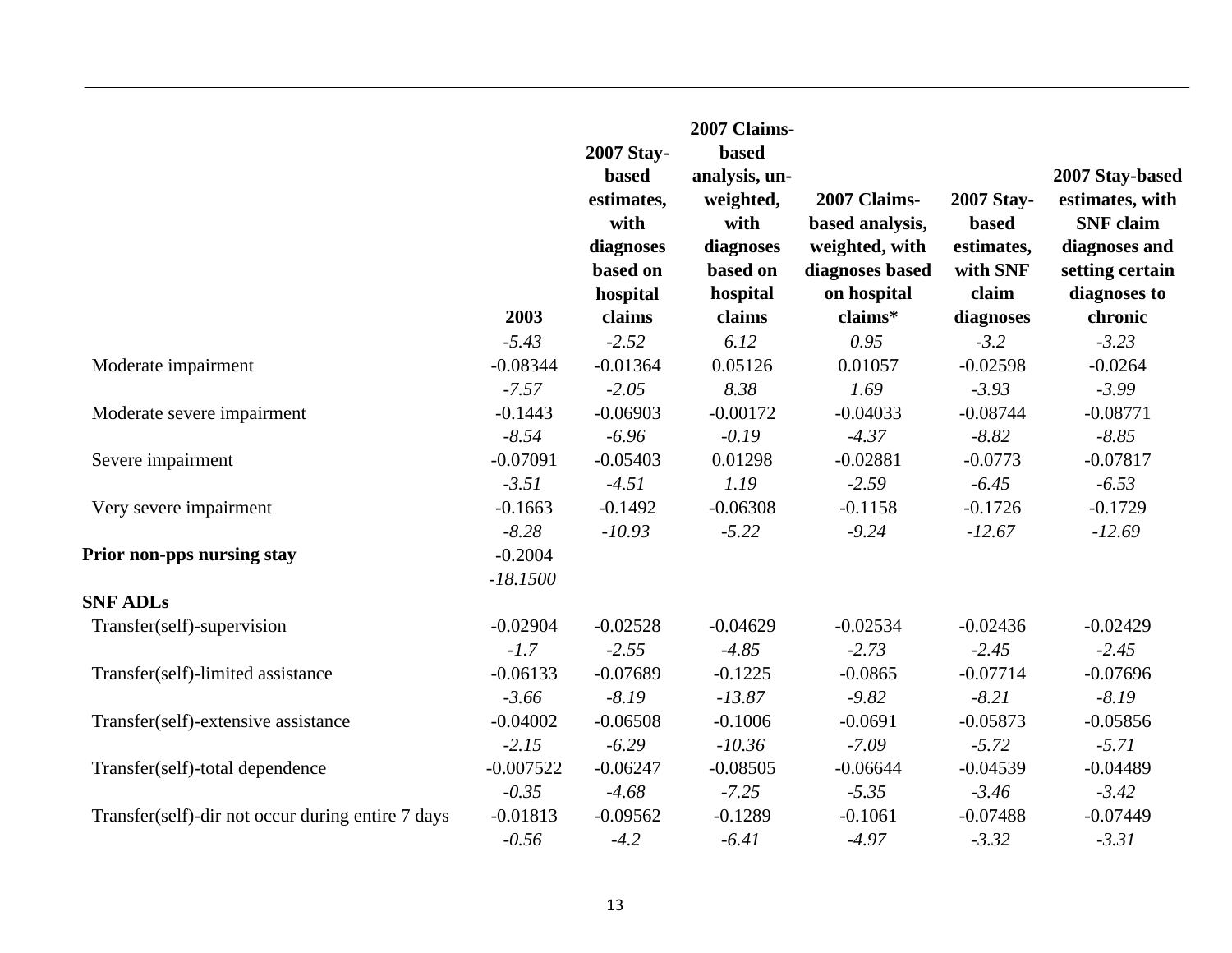|                                                 | 2003        | 2007 Stay-<br><b>based</b><br>estimates,<br>with<br>diagnoses<br>based on<br>hospital<br>claims | 2007 Claims-<br>based<br>analysis, un-<br>weighted,<br>with<br>diagnoses<br>based on<br>hospital<br>claims | 2007 Claims-<br>based analysis,<br>weighted, with<br>diagnoses based<br>on hospital<br>claims* | 2007 Stay-<br><b>based</b><br>estimates,<br>with SNF<br>claim<br>diagnoses | 2007 Stay-based<br>estimates, with<br><b>SNF</b> claim<br>diagnoses and<br>setting certain<br>diagnoses to<br>chronic |
|-------------------------------------------------|-------------|-------------------------------------------------------------------------------------------------|------------------------------------------------------------------------------------------------------------|------------------------------------------------------------------------------------------------|----------------------------------------------------------------------------|-----------------------------------------------------------------------------------------------------------------------|
| Locomotion on unit(self)-supervision            | $-0.003627$ | 0.00562                                                                                         | $-0.005054$                                                                                                | 0.003489                                                                                       | $-0.003325$                                                                | $-0.003422$                                                                                                           |
|                                                 | $-0.23$     | 0.59                                                                                            | $-0.57$                                                                                                    | 0.39                                                                                           | $-0.35$                                                                    | $-0.36$                                                                                                               |
| Locomotion on unit(self)-limited assistance     | 0.03486     | 0.03268                                                                                         | 0.02258                                                                                                    | 0.02994                                                                                        | 0.02308                                                                    | 0.02304                                                                                                               |
|                                                 | 2.37        | 3.78                                                                                            | 2.77                                                                                                       | 3.67                                                                                           | 2.7                                                                        | 2.69                                                                                                                  |
| Locomotion on unit(self)-extensive assistance   | 0.08109     | 0.05243                                                                                         | 0.052                                                                                                      | 0.05276                                                                                        | 0.04861                                                                    | 0.04863                                                                                                               |
|                                                 | 4.53        | 5.25                                                                                            | 5.61                                                                                                       | 5.6                                                                                            | 4.93                                                                       | 4.92                                                                                                                  |
| Locomotion on unit(self)-total dependence       | 0.1113      | 0.1336                                                                                          | 0.1243                                                                                                     | 0.1337                                                                                         | 0.1317                                                                     | 0.1318                                                                                                                |
|                                                 | 6.61        | 10.18                                                                                           | 11.71                                                                                                      | 10.88                                                                                          | 10.3                                                                       | 10.3                                                                                                                  |
| Locomotion on unit(self)-dir not occur during   |             |                                                                                                 |                                                                                                            |                                                                                                |                                                                            |                                                                                                                       |
| entire 7 days                                   | 0.3063      | 0.3006                                                                                          | 0.2785                                                                                                     | 0.2973                                                                                         | 0.2822                                                                     | 0.2823                                                                                                                |
|                                                 | 14.27       | 16.54                                                                                           | 18.75                                                                                                      | 17.28                                                                                          | 16.18                                                                      | 16.2                                                                                                                  |
| Eating(self)-supervision                        | 0.03147     | $-0.0003856$                                                                                    | $-0.001551$                                                                                                | $-0.002235$                                                                                    | 0.003415                                                                   | 0.003476                                                                                                              |
|                                                 | 2.79        | $-0.04$                                                                                         | $-0.19$                                                                                                    | $-0.27$                                                                                        | 0.39                                                                       | 0.39                                                                                                                  |
| Eating(self)-limited assistance                 | 0.0871      | 0.01573                                                                                         | $-0.01064$                                                                                                 | 0.008488                                                                                       | 0.01571                                                                    | 0.01588                                                                                                               |
|                                                 | 6.22        | 1.53                                                                                            | $-1.17$                                                                                                    | 0.88                                                                                           | 1.54                                                                       | 1.56                                                                                                                  |
| Eating(self)-extensive assistance               | 0.1053      | 0.02444                                                                                         | $-0.00366$                                                                                                 | 0.01605                                                                                        | 0.02447                                                                    | 0.02452                                                                                                               |
|                                                 | 6.26        | 2.35                                                                                            | $-0.41$                                                                                                    | 1.66                                                                                           | 2.39                                                                       | 2.4                                                                                                                   |
| Eating(self)-total dependence                   | 0.15        | 0.0843                                                                                          | 0.03841                                                                                                    | 0.06674                                                                                        | 0.08524                                                                    | 0.08529                                                                                                               |
|                                                 | 8.91        | 7.71                                                                                            | 3.98                                                                                                       | 6.48                                                                                           | 7.91                                                                       | 7.91                                                                                                                  |
| Eating(self)-dir not occur during entire 7 days | 0.007386    | $-0.2827$                                                                                       | $-0.2607$                                                                                                  | $-0.2932$                                                                                      | $-0.2698$                                                                  | $-0.27$                                                                                                               |
|                                                 | 0.14        | $-6.59$                                                                                         | $-6.5$                                                                                                     | $-7.05$                                                                                        | $-6.33$                                                                    | $-6.34$                                                                                                               |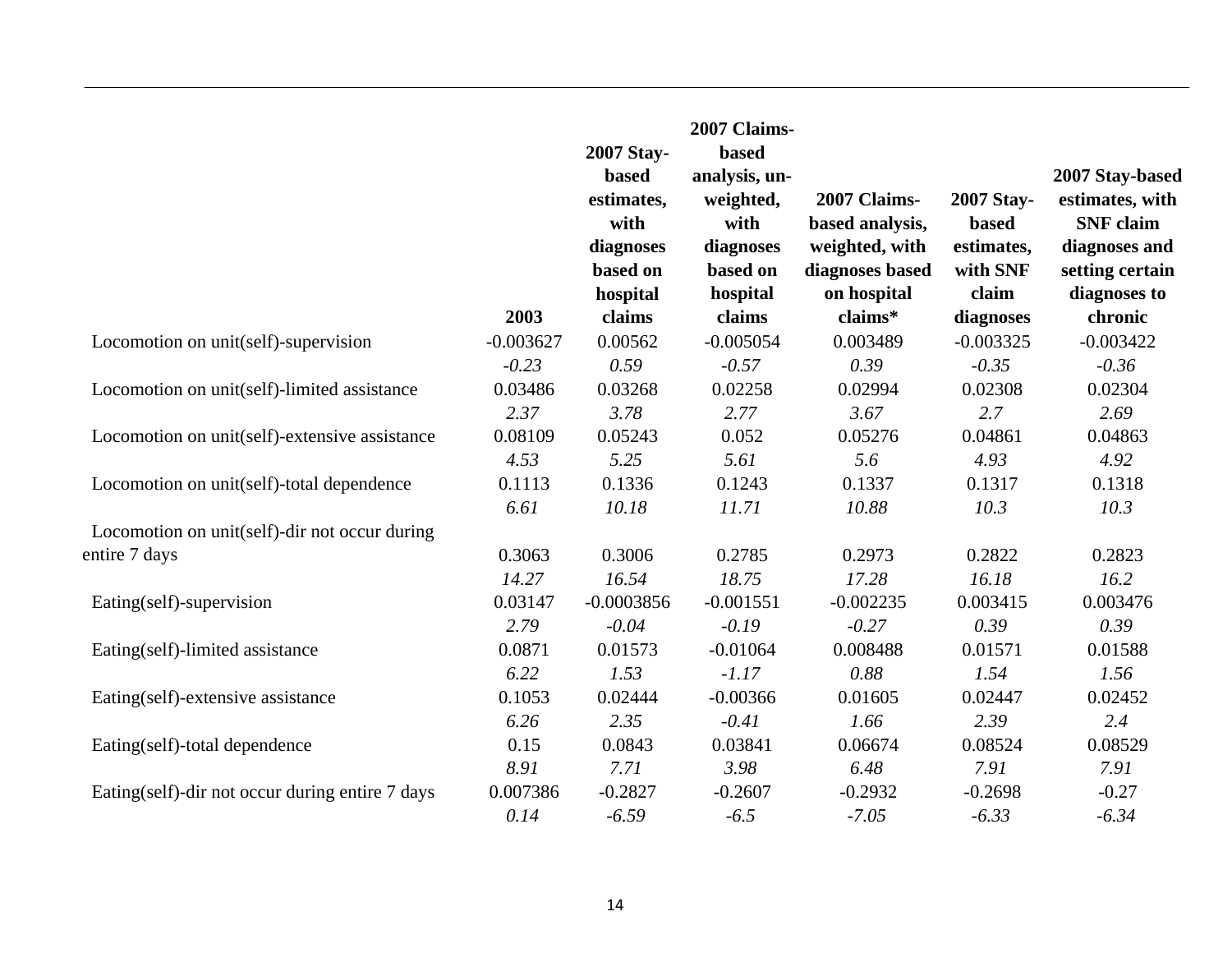|                       | 2003        | 2007 Stay-<br>based<br>estimates,<br>with<br>diagnoses<br>based on<br>hospital<br>claims | 2007 Claims-<br>based<br>analysis, un-<br>weighted,<br>with<br>diagnoses<br>based on<br>hospital<br>claims | 2007 Claims-<br>based analysis,<br>weighted, with<br>diagnoses based<br>on hospital<br>claims* | 2007 Stay-<br><b>based</b><br>estimates,<br>with SNF<br>claim<br>diagnoses | 2007 Stay-based<br>estimates, with<br><b>SNF</b> claim<br>diagnoses and<br>setting certain<br>diagnoses to<br>chronic |
|-----------------------|-------------|------------------------------------------------------------------------------------------|------------------------------------------------------------------------------------------------------------|------------------------------------------------------------------------------------------------|----------------------------------------------------------------------------|-----------------------------------------------------------------------------------------------------------------------|
| <b>Diagnoses</b>      |             |                                                                                          |                                                                                                            |                                                                                                |                                                                            |                                                                                                                       |
| Sepsis                | $-0.005546$ | $-0.03929$                                                                               | $-0.05063$                                                                                                 | $-0.03901$                                                                                     | $-0.05161$                                                                 | $-0.0513$                                                                                                             |
|                       | $-0.38$     | $-4.77$                                                                                  | $-6.54$                                                                                                    | $-5.03$                                                                                        | $-3.3$                                                                     | $-3.28$                                                                                                               |
| Cellulitis            | 0.05406     | 0.05582                                                                                  | 0.04793                                                                                                    | 0.05855                                                                                        | 0.02969                                                                    | 0.02955                                                                                                               |
|                       | 3.45        | 6.17                                                                                     | 5.8                                                                                                        | 6.89                                                                                           | 2.26                                                                       | 2.25                                                                                                                  |
| Malnutrition          | 0.07722     | 0.04528                                                                                  | 0.03216                                                                                                    | 0.04347                                                                                        | 0.1326                                                                     | 0.1323                                                                                                                |
|                       | 6.03        | 6.41                                                                                     | 4.85                                                                                                       | 6.49                                                                                           | 8.23                                                                       | 8.21                                                                                                                  |
| Mental disorders      | $-0.009995$ | $-0.05996$                                                                               | $-0.04043$                                                                                                 | $-0.05355$                                                                                     | $-0.002669$                                                                | 0.00263                                                                                                               |
|                       | $-1.18$     | $-14.42$                                                                                 | $-9.62$                                                                                                    | $-13.34$                                                                                       | $-0.53$                                                                    | 0.55                                                                                                                  |
| Hip fracture          | 0.01813     | 0.04102                                                                                  | 0.04163                                                                                                    | 0.04689                                                                                        | $-0.003811$                                                                | $-0.003891$                                                                                                           |
|                       | 1.36        | 6.26                                                                                     | 6.35                                                                                                       | 7.43                                                                                           | $-0.41$                                                                    | $-0.42$                                                                                                               |
| <b>Stroke</b>         | $-0.07553$  | $-0.05556$                                                                               | $-0.0446$                                                                                                  | $-0.04904$                                                                                     | $-0.06109$                                                                 | $-0.06035$                                                                                                            |
|                       | $-5.79$     | $-7.17$                                                                                  | $-5.96$                                                                                                    | $-6.69$                                                                                        | $-7.11$                                                                    | $-7.03$                                                                                                               |
| Respiratory infection | 0.03711     | 0.03169                                                                                  | 0.03638                                                                                                    | 0.03061                                                                                        | 0.04271                                                                    | 0.04424                                                                                                               |
|                       | 4.1         | 6                                                                                        | 7.7                                                                                                        | 6.21                                                                                           | 5.55                                                                       | 5.74                                                                                                                  |
| <b>COPD</b>           | 0.1105      | 0.114                                                                                    | 0.1225                                                                                                     | 0.1154                                                                                         | 0.1179                                                                     | 0.1202                                                                                                                |
|                       | 13.69       | 25.15                                                                                    | 28.39                                                                                                      | 26.54                                                                                          | 17.51                                                                      | 19.21                                                                                                                 |
| Dementia              | $-0.07758$  | $-0.0559$                                                                                | $-0.05888$                                                                                                 | $-0.05915$                                                                                     | $-0.06041$                                                                 | $-0.05904$                                                                                                            |
|                       | $-7.41$     | $-10.56$                                                                                 | $-11.15$                                                                                                   | $-11.65$                                                                                       | $-10.06$                                                                   | $-10.43$                                                                                                              |
| Osteoarthritis        | $-0.0803$   | $-0.1026$                                                                                | $-0.09441$                                                                                                 | $-0.09972$                                                                                     | $-0.06738$                                                                 | $-0.05779$                                                                                                            |
|                       | $-7.4$      | $-16.07$                                                                                 | $-15.12$                                                                                                   | $-16.12$                                                                                       | $-8.16$                                                                    | $-7.56$                                                                                                               |
| Osteoporosis          | $-0.02233$  | $-0.02918$                                                                               | $-0.01145$                                                                                                 | $-0.02683$                                                                                     | $-0.01651$                                                                 | $-0.01064$                                                                                                            |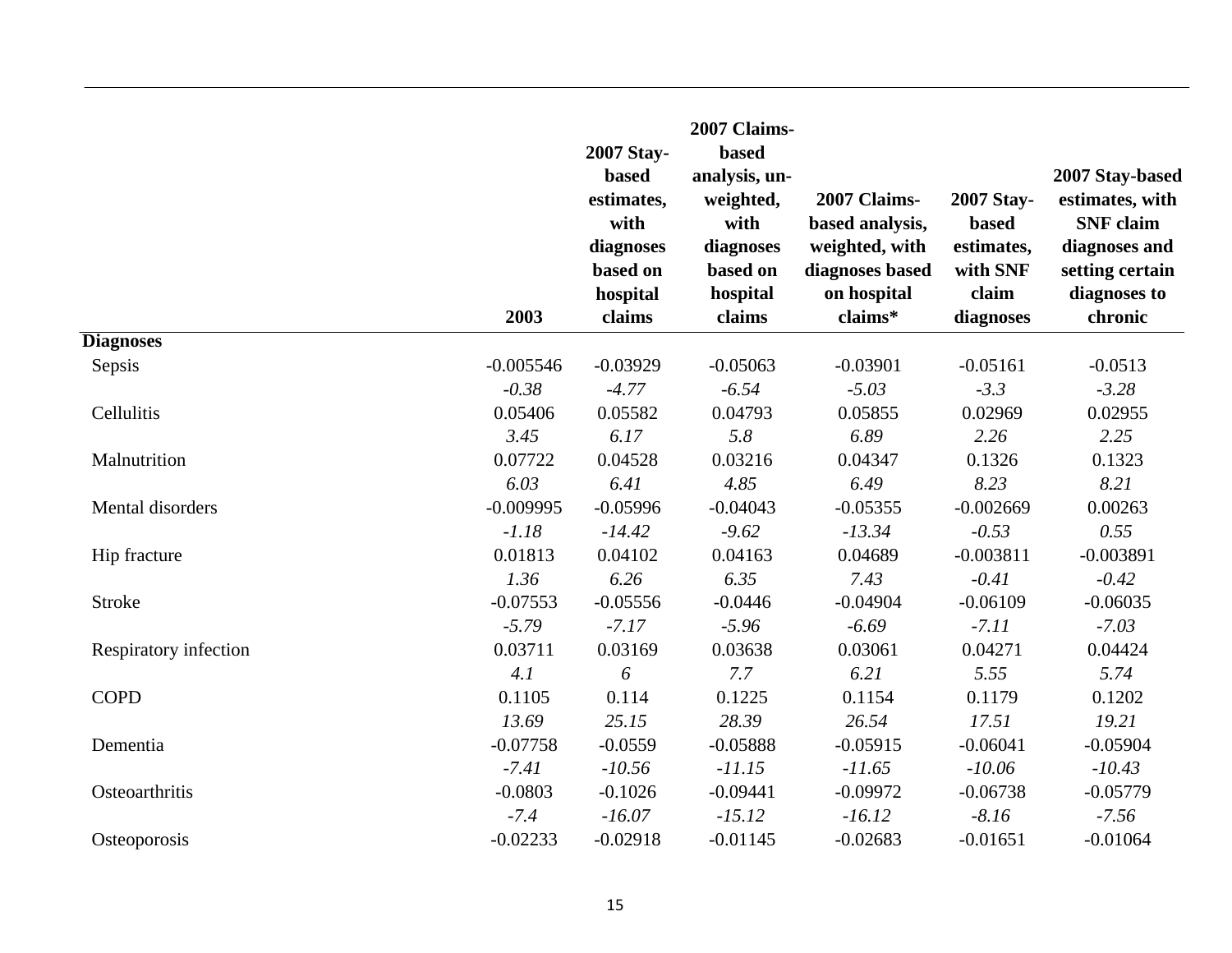|                                                  |         | 2007 Stay-<br><b>based</b><br>estimates,<br>with<br>diagnoses<br>based on<br>hospital | 2007 Claims-<br>based<br>analysis, un-<br>weighted,<br>with<br>diagnoses<br>based on<br>hospital | 2007 Claims-<br>based analysis,<br>weighted, with<br>diagnoses based<br>on hospital | 2007 Stay-<br><b>based</b><br>estimates,<br>with SNF<br>claim | 2007 Stay-based<br>estimates, with<br><b>SNF</b> claim<br>diagnoses and<br>setting certain<br>diagnoses to |
|--------------------------------------------------|---------|---------------------------------------------------------------------------------------|--------------------------------------------------------------------------------------------------|-------------------------------------------------------------------------------------|---------------------------------------------------------------|------------------------------------------------------------------------------------------------------------|
|                                                  | 2003    | claims                                                                                | claims                                                                                           | claims*                                                                             | diagnoses                                                     | chronic                                                                                                    |
|                                                  | $-1.82$ | $-4.72$                                                                               | $-1.79$                                                                                          | $-4.5$                                                                              | $-2.24$                                                       | $-1.57$                                                                                                    |
| Renal failure                                    | 0.09187 | 0.1163                                                                                | 0.09754                                                                                          | 0.1106                                                                              | 0.1403                                                        | 0.1409                                                                                                     |
|                                                  | 9.52    | 28.09                                                                                 | 24.75                                                                                            | 27.84                                                                               | 20.02                                                         | 20.1                                                                                                       |
| Respiratory failure                              | 0.08651 | 0.06797                                                                               | 0.07188                                                                                          | 0.06656                                                                             | 0.1462                                                        | 0.1472                                                                                                     |
|                                                  | 7.74    | 11.24                                                                                 | 12.24                                                                                            | 11.79                                                                               | 10.71                                                         | 10.77                                                                                                      |
| Infectious and parasitic diseases                | 0.08284 | 0.1052                                                                                | 0.09408                                                                                          | 0.0994                                                                              | 0.1886                                                        | 0.1887                                                                                                     |
|                                                  | 9.02    | 20.73                                                                                 | 20.1                                                                                             | 20.85                                                                               | 23.41                                                         | 23.43                                                                                                      |
| Neoplasms                                        | 0.09078 | 0.07124                                                                               | 0.0642                                                                                           | 0.06695                                                                             | 0.06554                                                       | 0.06625                                                                                                    |
|                                                  | 8.61    | 12.31                                                                                 | 11.72                                                                                            | 12                                                                                  | 10.12                                                         | 10.76                                                                                                      |
| Diseases of the circulatory system               | 0.07801 | 0.01839                                                                               | 0.02669                                                                                          | 0.02071                                                                             | 0.03142                                                       | 0.03085                                                                                                    |
|                                                  | 9.18    | 4.75                                                                                  | 6.9                                                                                              | 5.57                                                                                | 5.81                                                          | 5.69                                                                                                       |
| Diseases of the digestive system                 | 0.03679 | 0.01241                                                                               | 0.009596                                                                                         | 0.01109                                                                             | 0.0008806                                                     | 0.0002868                                                                                                  |
|                                                  | 5.39    | 3.68                                                                                  | 2.98                                                                                             | 3.45                                                                                | 0.19                                                          | 0.06                                                                                                       |
| Diseases of the skin and subcutaneous tissue     | 0.06667 | 0.05318                                                                               | 0.03892                                                                                          | 0.04547                                                                             | 0.08034                                                       | 0.08081                                                                                                    |
|                                                  | 5.88    | 7.86                                                                                  | 6.35                                                                                             | 7.22                                                                                | 7.41                                                          | 7.44                                                                                                       |
| Diseases of the musculoske system and connective |         |                                                                                       |                                                                                                  |                                                                                     |                                                               |                                                                                                            |
| tissue                                           | 0.0348  | 0.01772                                                                               | 0.02371                                                                                          | 0.02169                                                                             | $-0.002716$                                                   | $-0.005423$                                                                                                |
|                                                  | 4.04    | 3.96                                                                                  | 5.34                                                                                             | 5.1                                                                                 | $-0.4$                                                        | $-0.81$                                                                                                    |
| Injury and poisoning                             | 0.04586 | 0.03678                                                                               | 0.03857                                                                                          | 0.03911                                                                             | 0.04775                                                       | 0.04801                                                                                                    |
|                                                  | 5.79    | 9.44                                                                                  | 10.03                                                                                            | 10.56                                                                               | 8.19                                                          | 8.24                                                                                                       |
| Organ transplant                                 | 0.7534  |                                                                                       |                                                                                                  |                                                                                     |                                                               |                                                                                                            |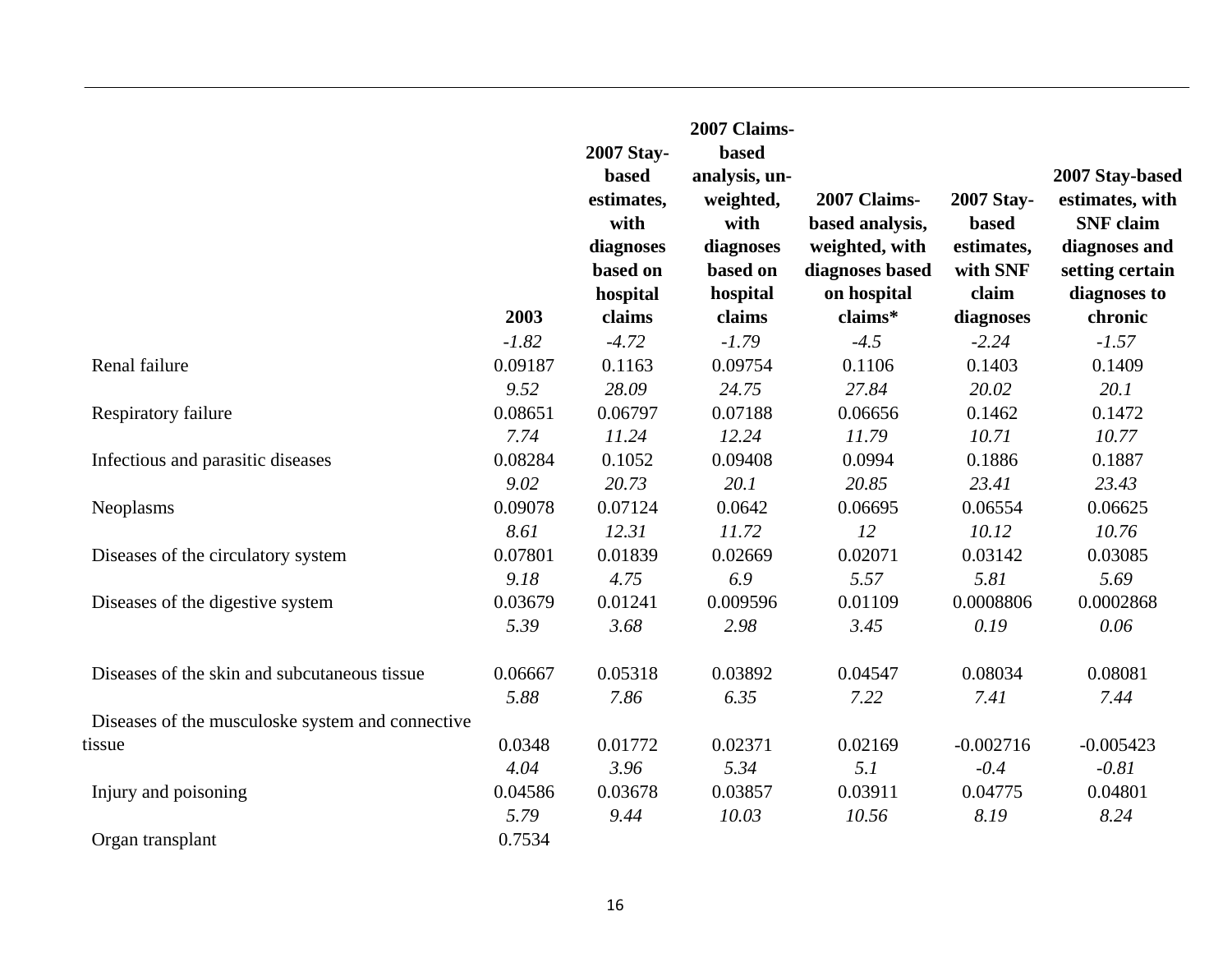|                              | 2003    | 2007 Stay-<br><b>based</b><br>estimates,<br>with<br>diagnoses<br>based on<br>hospital<br>claims | 2007 Claims-<br><b>based</b><br>analysis, un-<br>weighted,<br>with<br>diagnoses<br>based on<br>hospital<br>claims | 2007 Claims-<br>based analysis,<br>weighted, with<br>diagnoses based<br>on hospital<br>claims* | 2007 Stay-<br><b>based</b><br>estimates,<br>with SNF<br>claim<br>diagnoses | 2007 Stay-based<br>estimates, with<br><b>SNF</b> claim<br>diagnoses and<br>setting certain<br>diagnoses to<br>chronic |
|------------------------------|---------|-------------------------------------------------------------------------------------------------|-------------------------------------------------------------------------------------------------------------------|------------------------------------------------------------------------------------------------|----------------------------------------------------------------------------|-----------------------------------------------------------------------------------------------------------------------|
|                              | 2.5900  |                                                                                                 |                                                                                                                   |                                                                                                |                                                                            |                                                                                                                       |
| Myeloproliferative           | 0.0361  | 0.1148                                                                                          | 0.0787                                                                                                            | 0.0953                                                                                         | 0.0883                                                                     | 0.0871                                                                                                                |
|                              | 3.3800  | 3.1700                                                                                          | 2.2900                                                                                                            | 2.8000                                                                                         | 2.0400                                                                     | 2.0100                                                                                                                |
| <b>HIV</b>                   | 0.48    | 0.3862                                                                                          | 0.406                                                                                                             | 0.3775                                                                                         | 0.2685                                                                     | 0.2695                                                                                                                |
|                              | 5.53    | 7.7300                                                                                          | 8.75                                                                                                              | 7.98                                                                                           | 5.93                                                                       | 5.95                                                                                                                  |
| <b>Number of assessments</b> |         |                                                                                                 |                                                                                                                   |                                                                                                |                                                                            |                                                                                                                       |
| One                          | 0.7461  | 0.5975                                                                                          | 0.434                                                                                                             | 0.5841                                                                                         | 0.6108                                                                     | 0.6109                                                                                                                |
|                              | 48.87   | 64.37                                                                                           | 46.6                                                                                                              | 64.59                                                                                          | 65.65                                                                      | 65.6                                                                                                                  |
| Two                          | 0.3405  | 0.2629                                                                                          | 0.257                                                                                                             | 0.2705                                                                                         | 0.2784                                                                     | 0.278                                                                                                                 |
|                              | 22.91   | 32.47                                                                                           | 30.75                                                                                                             | 33.87                                                                                          | 34.39                                                                      | 34.32                                                                                                                 |
| Three                        | 0.1695  | 0.1556                                                                                          | 0.1999                                                                                                            | 0.1688                                                                                         | 0.1711                                                                     | 0.1704                                                                                                                |
|                              | 11.85   | 22.05                                                                                           | 26.85                                                                                                             | 24.28                                                                                          | 24.19                                                                      | 24.1                                                                                                                  |
| Four                         | 0.06516 | 0.06376                                                                                         | 0.09169                                                                                                           | 0.06616                                                                                        | 0.07249                                                                    | 0.07197                                                                                                               |
|                              | 4.3     | 9.86                                                                                            | 12.66                                                                                                             | 10.22                                                                                          | 11.19                                                                      | 11.1                                                                                                                  |
| Readmission                  |         | 0.485                                                                                           | 0.3571                                                                                                            | 0.4867                                                                                         | 0.5125                                                                     | 0.5118                                                                                                                |
|                              |         | 18.89                                                                                           | 13.23                                                                                                             | 18.66                                                                                          | 19.86                                                                      | 19.83                                                                                                                 |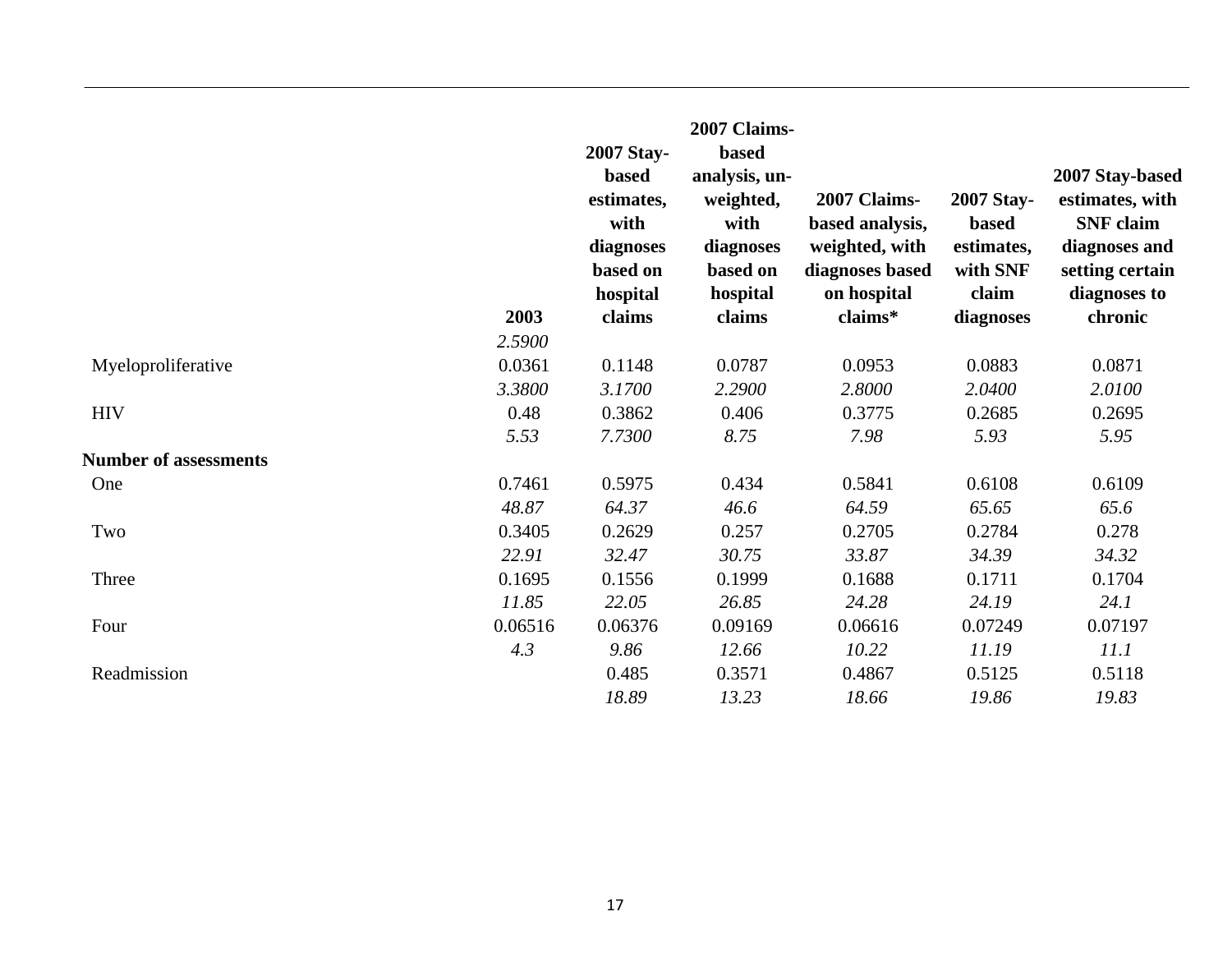|                                       | 2003      | 2007 Stay-<br><b>based</b><br>estimates,<br>with<br>diagnoses<br>based on<br>hospital<br>claims | 2007 Claims-<br>based<br>analysis, un-<br>weighted,<br>with<br>diagnoses<br>based on<br>hospital<br>claims | 2007 Claims-<br>based analysis,<br>weighted, with<br>diagnoses based<br>on hospital<br>claims* | <b>2007 Stay-</b><br><b>based</b><br>estimates,<br>with SNF<br>claim<br>diagnoses | 2007 Stay-based<br>estimates, with<br><b>SNF</b> claim<br>diagnoses and<br>setting certain<br>diagnoses to<br>chronic |
|---------------------------------------|-----------|-------------------------------------------------------------------------------------------------|------------------------------------------------------------------------------------------------------------|------------------------------------------------------------------------------------------------|-----------------------------------------------------------------------------------|-----------------------------------------------------------------------------------------------------------------------|
| <b>Broad Rug Category</b>             |           |                                                                                                 |                                                                                                            |                                                                                                |                                                                                   |                                                                                                                       |
| Rehabilitation only                   | $-0.3102$ | 0.06604                                                                                         | 0.1763                                                                                                     | 0.08242                                                                                        | 0.08467                                                                           | 0.08632                                                                                                               |
|                                       | $-8.49$   | 3.54                                                                                            | 11                                                                                                         | 4.92                                                                                           | 4.52                                                                              | 4.61                                                                                                                  |
| Rehabilitation and extensive services | $-0.1452$ | 0.1438                                                                                          | 0.3813                                                                                                     | 0.1986                                                                                         | 0.1718                                                                            | 0.1732                                                                                                                |
|                                       | $-3.82$   | 7.32                                                                                            | 22.56                                                                                                      | 11.24                                                                                          | 8.74                                                                              | 8.82                                                                                                                  |
| Extensive services only               | 0.0317    | 0.2121                                                                                          | 0.3918                                                                                                     | 0.2505                                                                                         | 0.2342                                                                            | 0.2351                                                                                                                |
|                                       | 0.82      | 9.32                                                                                            | 20.94                                                                                                      | 12.3                                                                                           | 10.39                                                                             | 10.44                                                                                                                 |
| Special care                          | $-0.0439$ | 0.1756                                                                                          | 0.1687                                                                                                     | 0.1666                                                                                         | 0.187                                                                             | 0.1882                                                                                                                |
|                                       | $-1.13$   | 8.13                                                                                            | 9.18                                                                                                       | 8.53                                                                                           | 8.66                                                                              | 8.72                                                                                                                  |
| Clinically complex                    | $-0.1083$ | 0.02959                                                                                         | 0.004349                                                                                                   | 0.01374                                                                                        | 0.04205                                                                           | 0.04282                                                                                                               |
|                                       | $-2.57$   | 1.45                                                                                            | 0.25                                                                                                       | 0.76                                                                                           | 2.05                                                                              | 2.09                                                                                                                  |
| <b>Constant</b>                       | 3.9438    | 3.7211                                                                                          | 3.7576                                                                                                     | 3.714                                                                                          | 3.7047                                                                            | 3.702                                                                                                                 |
|                                       | 85.41     | 150.27                                                                                          | 161.6                                                                                                      | 158.41                                                                                         | 145.7                                                                             | 145.64                                                                                                                |
| $\mathbf N$                           | 173,441   | 631,110                                                                                         | 1,160,913                                                                                                  | 1,160,913                                                                                      | 631,138                                                                           | 631,138                                                                                                               |
| R-squared statistic                   | $.23**$   | 0.2074                                                                                          | 0.1007                                                                                                     | 0.0977                                                                                         | 0.2055                                                                            | 0.2056                                                                                                                |
| R-squared statistic at stay level     |           |                                                                                                 | 0.1965                                                                                                     | 0.2024                                                                                         |                                                                                   |                                                                                                                       |

\* Each claim is weighted by the length of claim as a share of the length of the stay.

\*\* As reported in MedPac's June 2008 Report to Congress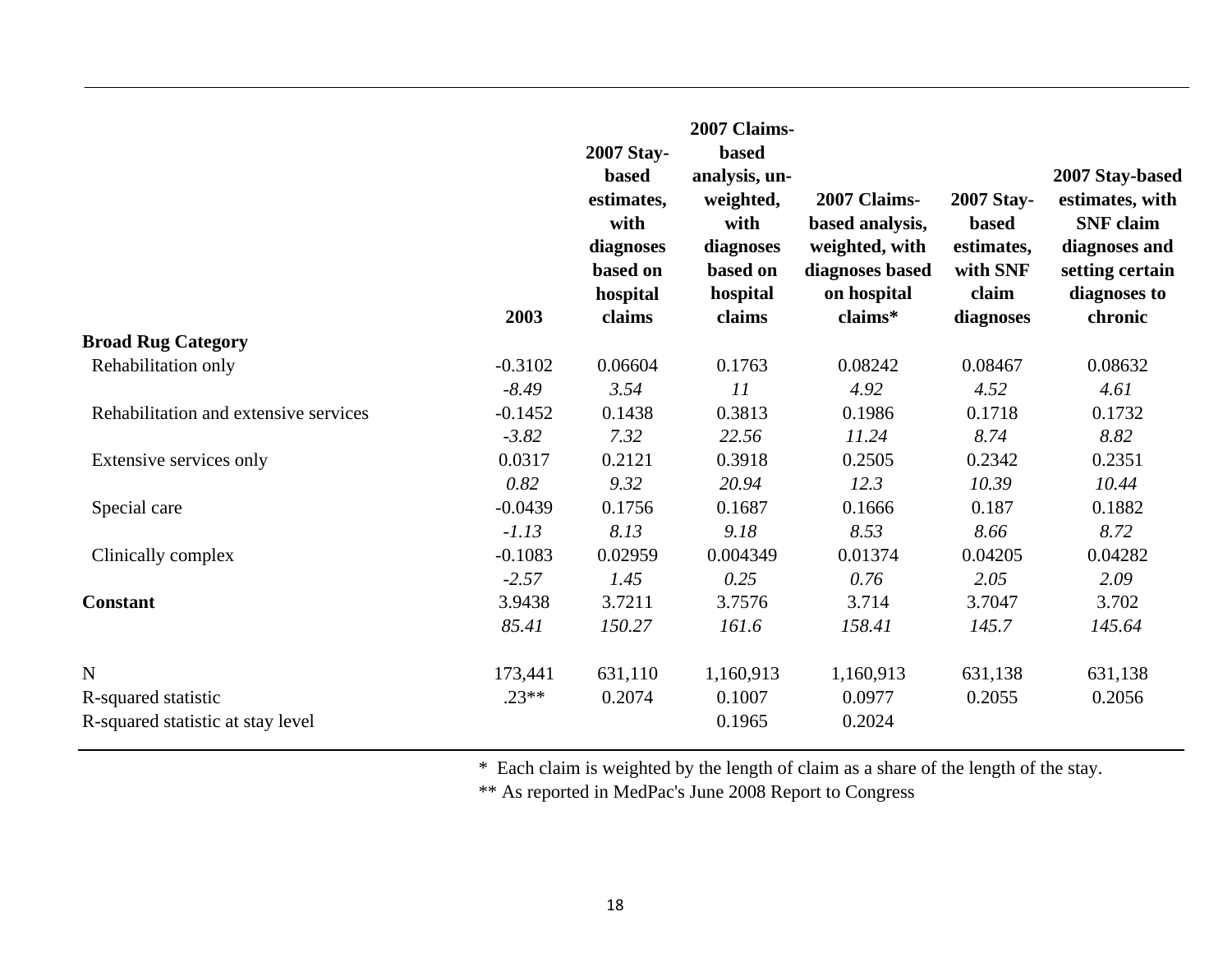|                                                      | 2007 Stay-based<br>estimates, with SNF<br>claim diagnoses and<br>setting certain<br>diagnoses to chronic,<br>last assessment | 2007 Stay-based<br>estimates, with SNF<br>claim diagnoses and<br>setting certain<br>diagnoses to chronic,<br>concurrent<br>assessment | 2007 Claim-based<br>estimates, weighted,<br>with SNF claim<br>diagnoses and setting<br>certain diagnoses to<br>chronic, concurrent<br>assessment |
|------------------------------------------------------|------------------------------------------------------------------------------------------------------------------------------|---------------------------------------------------------------------------------------------------------------------------------------|--------------------------------------------------------------------------------------------------------------------------------------------------|
|                                                      |                                                                                                                              |                                                                                                                                       |                                                                                                                                                  |
| Age                                                  |                                                                                                                              |                                                                                                                                       |                                                                                                                                                  |
| $Age > 50$ (indicator)                               | $-0.05202$                                                                                                                   | $-0.05289$                                                                                                                            | $-0.05596$                                                                                                                                       |
|                                                      | $-3.54$                                                                                                                      | $-3.59$                                                                                                                               | $-3.8$                                                                                                                                           |
| Age - 50, capped at $45 = 95 - 50$                   | $-0.001659$                                                                                                                  | $-0.001591$                                                                                                                           | $-0.001409$                                                                                                                                      |
|                                                      | $-2.14$                                                                                                                      | $-2.05$                                                                                                                               | $-1.82$                                                                                                                                          |
| (Age - 50) squared, capped at $45^{\text{A}}2$       | $-0.0002216$                                                                                                                 | $-0.0002224$                                                                                                                          | $-0.000227$                                                                                                                                      |
|                                                      | $-16.03$                                                                                                                     | $-16.08$                                                                                                                              | $-16.52$                                                                                                                                         |
| <b>SNF Care</b>                                      |                                                                                                                              |                                                                                                                                       |                                                                                                                                                  |
| IV medication (MDS) and claim for IV therapy or      |                                                                                                                              |                                                                                                                                       |                                                                                                                                                  |
| solution                                             | 0.7378                                                                                                                       | 0.7418                                                                                                                                | 0.7412                                                                                                                                           |
|                                                      | 60.85                                                                                                                        | 60.78                                                                                                                                 | 66.5                                                                                                                                             |
| IV medication & Oxygen/tracheotomy/ventilator        | $-0.2158$                                                                                                                    | $-0.2174$                                                                                                                             | $-0.1928$                                                                                                                                        |
|                                                      | $-8.66$                                                                                                                      | $-8.64$                                                                                                                               | $-8.15$                                                                                                                                          |
| IV medication & SNF MDC for respiratory              | $-0.04073$                                                                                                                   | $-0.0376$                                                                                                                             | $-0.04734$                                                                                                                                       |
|                                                      | $-3.2$                                                                                                                       | $-2.93$                                                                                                                               | $-4.09$                                                                                                                                          |
| Oxygen (linked to conditions) or tracheotomy care    |                                                                                                                              |                                                                                                                                       |                                                                                                                                                  |
| or ventilator and claim for respiratory or pulmonary | 0.5331                                                                                                                       | 0.5406                                                                                                                                | 0.5201                                                                                                                                           |
|                                                      | 29.24                                                                                                                        | 29.49                                                                                                                                 | 29.32                                                                                                                                            |

### **Table II. Comparison of 2007 Coefficients for UI Model of Per Diem NTA Costs (test statistics in italics)**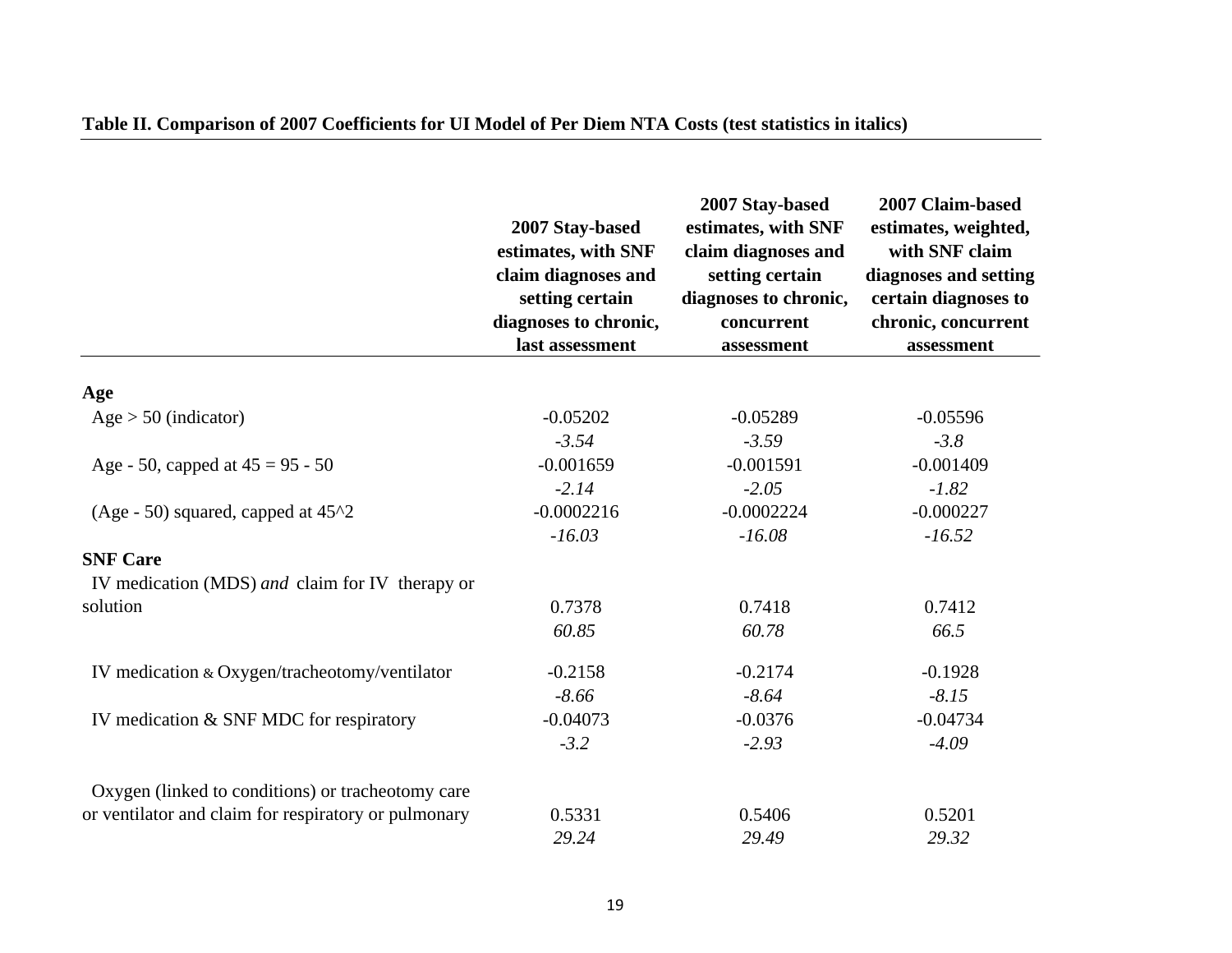|                            | 2007 Stay-based<br>estimates, with SNF<br>claim diagnoses and<br>setting certain<br>diagnoses to chronic,<br>last assessment | 2007 Stay-based<br>estimates, with SNF<br>claim diagnoses and<br>setting certain<br>diagnoses to chronic,<br>concurrent<br>assessment | 2007 Claim-based<br>estimates, weighted,<br>with SNF claim<br>diagnoses and setting<br>certain diagnoses to<br>chronic, concurrent<br>assessment |
|----------------------------|------------------------------------------------------------------------------------------------------------------------------|---------------------------------------------------------------------------------------------------------------------------------------|--------------------------------------------------------------------------------------------------------------------------------------------------|
| MDC, respiratory           | 0.0672                                                                                                                       | 0.07003                                                                                                                               | 0.06831                                                                                                                                          |
|                            | 10.73                                                                                                                        | 11.19                                                                                                                                 | 11.24                                                                                                                                            |
| No infection               | $-0.03708$                                                                                                                   | $-0.03532$                                                                                                                            | $-0.03748$                                                                                                                                       |
|                            | $-4.53$                                                                                                                      | $-4.29$                                                                                                                               | $-4.82$                                                                                                                                          |
| Ulcer                      | 0.1448                                                                                                                       | 0.1393                                                                                                                                | 0.1318                                                                                                                                           |
|                            | 15.11                                                                                                                        | 14.48                                                                                                                                 | 14.74                                                                                                                                            |
| Shortness of breath        | 0.1051                                                                                                                       | 0.1021                                                                                                                                | 0.1021                                                                                                                                           |
|                            | 17.15                                                                                                                        | 16.59                                                                                                                                 | 17.22                                                                                                                                            |
| <b>Surgical Wounds</b>     | 0.06548                                                                                                                      | 0.06582                                                                                                                               | 0.06464                                                                                                                                          |
|                            | 14.01                                                                                                                        | 14.03                                                                                                                                 | 14.76                                                                                                                                            |
| Chewing problem            | $-0.0401$                                                                                                                    | $-0.04188$                                                                                                                            | $-0.04079$                                                                                                                                       |
|                            | $-7.21$                                                                                                                      | $-7.5$                                                                                                                                | $-7.52$                                                                                                                                          |
| Swallowing problem         | 0.02886                                                                                                                      | 0.0271                                                                                                                                | 0.02589                                                                                                                                          |
|                            | 5.59                                                                                                                         | 5.23                                                                                                                                  | 5.15                                                                                                                                             |
| <b>SNF CPS Score</b>       |                                                                                                                              |                                                                                                                                       |                                                                                                                                                  |
| <b>Borderline</b>          | 0.02402                                                                                                                      | 0.0233                                                                                                                                | 0.02932                                                                                                                                          |
|                            | 3.65                                                                                                                         | 3.53                                                                                                                                  | 4.77                                                                                                                                             |
| Mild Impairment            | $-0.02067$                                                                                                                   | $-0.02157$                                                                                                                            | $-0.009947$                                                                                                                                      |
|                            | $-3.23$                                                                                                                      | $-3.36$                                                                                                                               | $-1.66$                                                                                                                                          |
| Moderate impairment        | $-0.0264$                                                                                                                    | $-0.02631$                                                                                                                            | $-0.01548$                                                                                                                                       |
|                            | $-3.99$                                                                                                                      | $-3.96$                                                                                                                               | $-2.48$                                                                                                                                          |
| Moderate severe impairment | $-0.08771$                                                                                                                   | $-0.08745$                                                                                                                            | $-0.07223$                                                                                                                                       |
|                            | $-8.85$                                                                                                                      | $-8.79$                                                                                                                               | $-7.79$                                                                                                                                          |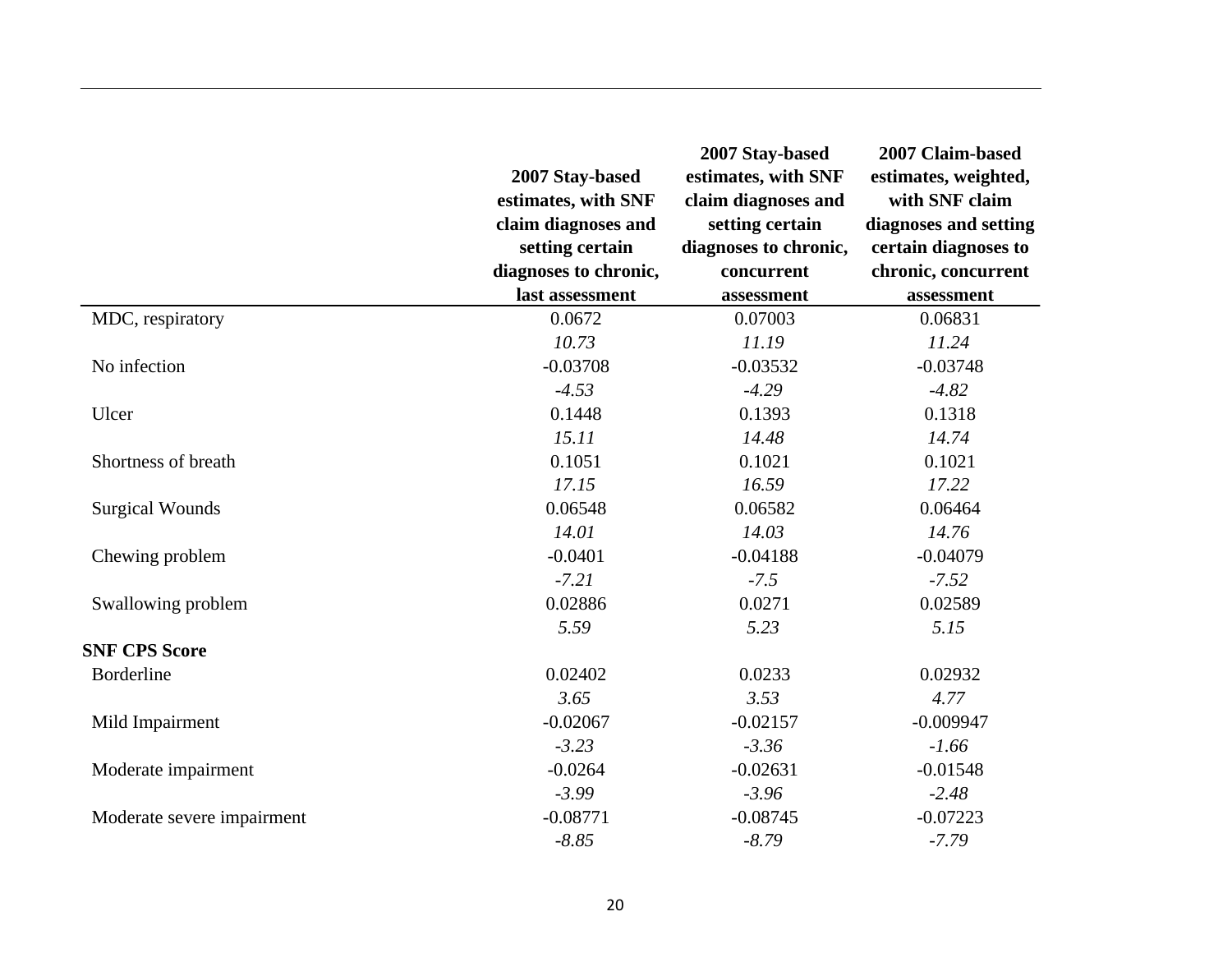|                                                   | 2007 Stay-based<br>estimates, with SNF<br>claim diagnoses and<br>setting certain<br>diagnoses to chronic, | 2007 Stay-based<br>estimates, with SNF<br>claim diagnoses and<br>setting certain<br>diagnoses to chronic,<br>concurrent | 2007 Claim-based<br>estimates, weighted,<br>with SNF claim<br>diagnoses and setting<br>certain diagnoses to<br>chronic, concurrent |
|---------------------------------------------------|-----------------------------------------------------------------------------------------------------------|-------------------------------------------------------------------------------------------------------------------------|------------------------------------------------------------------------------------------------------------------------------------|
|                                                   | last assessment                                                                                           | assessment                                                                                                              | assessment                                                                                                                         |
| Severe impairment                                 | $-0.07817$                                                                                                | $-0.07568$                                                                                                              | $-0.06668$                                                                                                                         |
|                                                   | $-6.53$                                                                                                   | $-6.31$                                                                                                                 | $-5.96$                                                                                                                            |
| Very severe impairment                            | $-0.1729$                                                                                                 | $-0.1727$                                                                                                               | $-0.1545$                                                                                                                          |
|                                                   | $-12.69$                                                                                                  | $-12.65$                                                                                                                | $-12.28$                                                                                                                           |
| Prior non-pps nursing stay                        |                                                                                                           |                                                                                                                         |                                                                                                                                    |
| <b>SNF ADLs</b>                                   |                                                                                                           |                                                                                                                         |                                                                                                                                    |
| Transfer(self)-supervision                        | $-0.02429$                                                                                                | $-0.0243$                                                                                                               | $-0.02008$                                                                                                                         |
|                                                   | $-2.45$                                                                                                   | $-2.44$                                                                                                                 | $-2.16$                                                                                                                            |
| Transfer(self)-limited assistance                 | $-0.07696$                                                                                                | $-0.0777$                                                                                                               | $-0.06715$                                                                                                                         |
|                                                   | $-8.19$                                                                                                   | $-8.23$                                                                                                                 | $-7.6$                                                                                                                             |
| Transfer(self)-extensive assistance               | $-0.05856$                                                                                                | $-0.05992$                                                                                                              | $-0.04603$                                                                                                                         |
|                                                   | $-5.71$                                                                                                   | $-5.81$                                                                                                                 | $-4.72$                                                                                                                            |
| Transfer(self)-total dependence                   | $-0.04489$                                                                                                | $-0.04829$                                                                                                              | $-0.03528$                                                                                                                         |
|                                                   | $-3.42$                                                                                                   | $-3.65$                                                                                                                 | $-2.85$                                                                                                                            |
| Transfer(self)-dir not occur during entire 7 days | $-0.07449$                                                                                                | $-0.07872$                                                                                                              | $-0.07006$                                                                                                                         |
|                                                   | $-3.31$                                                                                                   | $-3.48$                                                                                                                 | $-3.3$                                                                                                                             |
| Locomotion on unit(self)-supervision              | $-0.003422$                                                                                               | $-0.001172$                                                                                                             | $-0.005626$                                                                                                                        |
|                                                   | $-0.36$                                                                                                   | $-0.12$                                                                                                                 | $-0.63$                                                                                                                            |
| Locomotion on unit(self)-limited assistance       | 0.02304                                                                                                   | 0.02575                                                                                                                 | 0.01984                                                                                                                            |
|                                                   | 2.69                                                                                                      | 2.99                                                                                                                    | 2.44                                                                                                                               |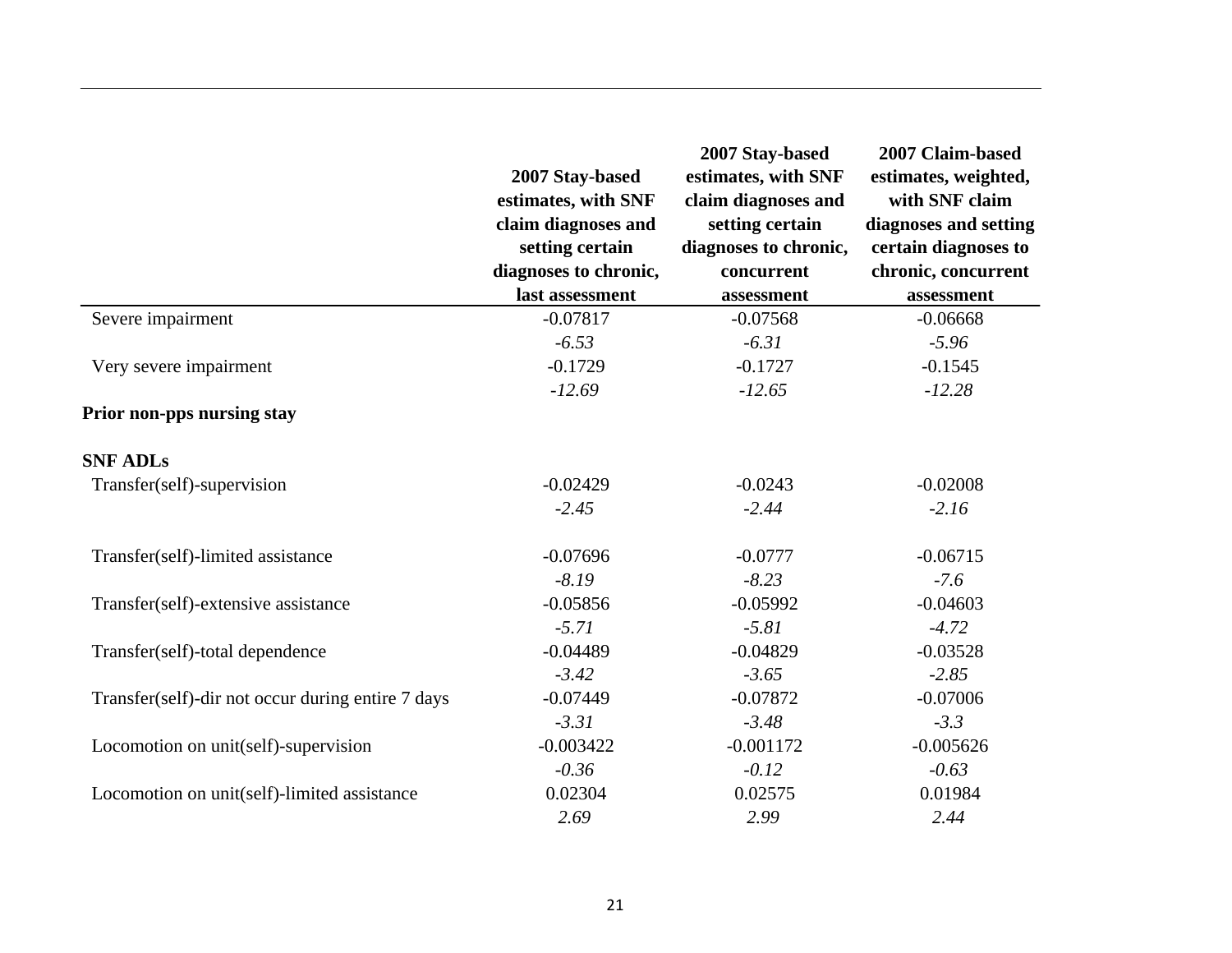|                                                 | 2007 Stay-based<br>estimates, with SNF<br>claim diagnoses and<br>setting certain<br>diagnoses to chronic,<br>last assessment | 2007 Stay-based<br>estimates, with SNF<br>claim diagnoses and<br>setting certain<br>diagnoses to chronic,<br>concurrent<br>assessment | 2007 Claim-based<br>estimates, weighted,<br>with SNF claim<br>diagnoses and setting<br>certain diagnoses to<br>chronic, concurrent<br>assessment |
|-------------------------------------------------|------------------------------------------------------------------------------------------------------------------------------|---------------------------------------------------------------------------------------------------------------------------------------|--------------------------------------------------------------------------------------------------------------------------------------------------|
| Locomotion on unit(self)-extensive assistance   | 0.04863                                                                                                                      | 0.05064                                                                                                                               | 0.04648                                                                                                                                          |
|                                                 | 4.92                                                                                                                         | 5.11                                                                                                                                  | 4.96                                                                                                                                             |
| Locomotion on unit(self)-total dependence       | 0.1318                                                                                                                       | 0.1347                                                                                                                                | 0.1258                                                                                                                                           |
|                                                 | 10.3                                                                                                                         | 10.45                                                                                                                                 | 10.38                                                                                                                                            |
| Locomotion on unit(self)-dir not occur during   |                                                                                                                              |                                                                                                                                       |                                                                                                                                                  |
| entire 7 days                                   | 0.2823                                                                                                                       | 0.2904                                                                                                                                | 0.2786                                                                                                                                           |
|                                                 | 16.2                                                                                                                         | 16.55                                                                                                                                 | 16.62                                                                                                                                            |
| Eating(self)-supervision                        | 0.003476                                                                                                                     | 0.00227                                                                                                                               | 0.003175                                                                                                                                         |
|                                                 | 0.39                                                                                                                         | 0.25                                                                                                                                  | 0.38                                                                                                                                             |
| Eating(self)-limited assistance                 | 0.01588                                                                                                                      | 0.01482                                                                                                                               | 0.01012                                                                                                                                          |
|                                                 | 1.56                                                                                                                         | 1.44                                                                                                                                  | 1.05                                                                                                                                             |
| Eating(self)-extensive assistance               | 0.02452                                                                                                                      | 0.02349                                                                                                                               | 0.01906                                                                                                                                          |
|                                                 | 2.4                                                                                                                          | 2.28                                                                                                                                  | 1.98                                                                                                                                             |
| Eating(self)-total dependence                   | 0.08529                                                                                                                      | 0.0841                                                                                                                                | 0.07233                                                                                                                                          |
|                                                 | 7.91                                                                                                                         | 7.76                                                                                                                                  | 7.09                                                                                                                                             |
| Eating(self)-dir not occur during entire 7 days | $-0.27$                                                                                                                      | $-0.2638$                                                                                                                             | $-0.275$                                                                                                                                         |
|                                                 | $-6.34$                                                                                                                      | $-6.17$                                                                                                                               | $-6.6$                                                                                                                                           |
| <b>Hospital Diagnoses</b>                       |                                                                                                                              |                                                                                                                                       |                                                                                                                                                  |
| Sepsis                                          | $-0.0513$                                                                                                                    | $-0.05266$                                                                                                                            | $-0.05715$                                                                                                                                       |
|                                                 | $-3.28$                                                                                                                      | $-3.34$                                                                                                                               | $-3.86$                                                                                                                                          |
| Cellulitis                                      | 0.02955                                                                                                                      | 0.02929                                                                                                                               | 0.02726                                                                                                                                          |
|                                                 | 2.25                                                                                                                         | 2.22                                                                                                                                  | 2.11                                                                                                                                             |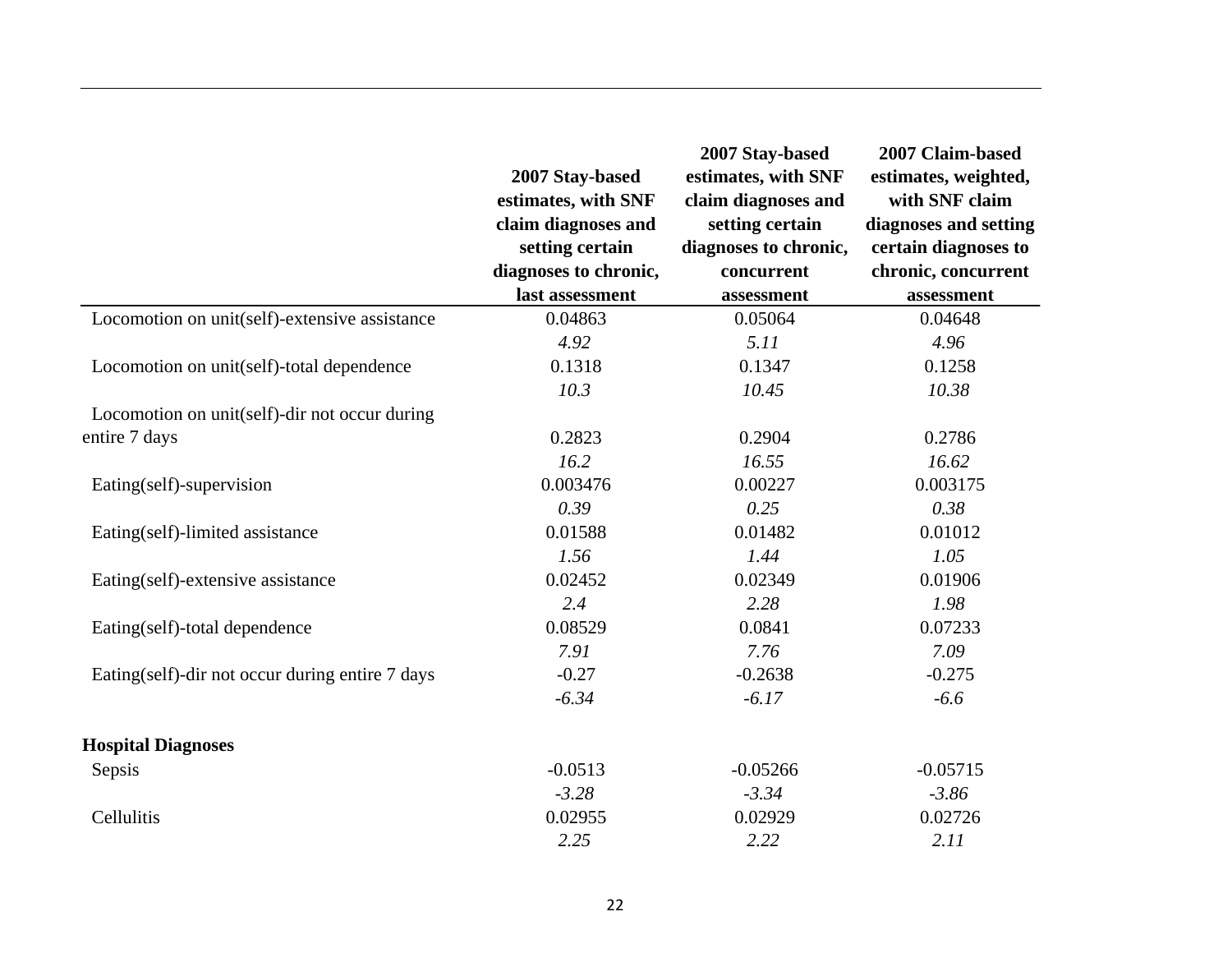|                       | 2007 Stay-based<br>estimates, with SNF<br>claim diagnoses and<br>setting certain<br>diagnoses to chronic, | 2007 Stay-based<br>estimates, with SNF<br>claim diagnoses and<br>setting certain<br>diagnoses to chronic,<br>concurrent | 2007 Claim-based<br>estimates, weighted,<br>with SNF claim<br>diagnoses and setting<br>certain diagnoses to<br>chronic, concurrent |
|-----------------------|-----------------------------------------------------------------------------------------------------------|-------------------------------------------------------------------------------------------------------------------------|------------------------------------------------------------------------------------------------------------------------------------|
|                       | last assessment                                                                                           | assessment                                                                                                              | assessment                                                                                                                         |
| Malnutrition          | 0.1323                                                                                                    | 0.1364                                                                                                                  | 0.1353                                                                                                                             |
|                       | 8.21                                                                                                      | 8.46                                                                                                                    | 8.59                                                                                                                               |
| Mental disorders      | 0.00263                                                                                                   | 0.0002509                                                                                                               | $-0.003037$                                                                                                                        |
|                       | 0.55                                                                                                      | 0.05                                                                                                                    | $-0.62$                                                                                                                            |
| Hip fracture          | $-0.003891$                                                                                               | $-0.00314$                                                                                                              | 0.002578                                                                                                                           |
|                       | $-0.42$                                                                                                   | $-0.34$                                                                                                                 | 0.28                                                                                                                               |
| <b>Stroke</b>         | $-0.06035$                                                                                                | $-0.06108$                                                                                                              | $-0.06208$                                                                                                                         |
|                       | $-7.03$                                                                                                   | $-7.1$                                                                                                                  | $-7.52$                                                                                                                            |
| Respiratory infection | 0.04424                                                                                                   | 0.04151                                                                                                                 | 0.04122                                                                                                                            |
|                       | 5.74                                                                                                      | 5.37                                                                                                                    | 5.63                                                                                                                               |
| <b>COPD</b>           | 0.1202                                                                                                    | 0.1159                                                                                                                  | 0.1161                                                                                                                             |
|                       | 19.21                                                                                                     | 18.51                                                                                                                   | 17.94                                                                                                                              |
| Dementia              | $-0.05904$                                                                                                | $-0.05995$                                                                                                              | $-0.05853$                                                                                                                         |
|                       | $-10.43$                                                                                                  | $-10.58$                                                                                                                | $-10.09$                                                                                                                           |
| Osteoarthritis        | $-0.05779$                                                                                                | $-0.05858$                                                                                                              | $-0.06234$                                                                                                                         |
|                       | $-7.56$                                                                                                   | $-7.66$                                                                                                                 | $-7.76$                                                                                                                            |
| Osteoporosis          | $-0.01064$                                                                                                | $-0.01164$                                                                                                              | $-0.009059$                                                                                                                        |
|                       | $-1.57$                                                                                                   | $-1.71$                                                                                                                 | $-1.25$                                                                                                                            |
| Renal failure         | 0.1409                                                                                                    | 0.1399                                                                                                                  | 0.1312                                                                                                                             |
|                       | 20.1                                                                                                      | 19.79                                                                                                                   | 19.14                                                                                                                              |
| Respiratory failure   | 0.1472                                                                                                    | 0.1458                                                                                                                  | 0.1408                                                                                                                             |
|                       | 10.77                                                                                                     | 10.62                                                                                                                   | 10.58                                                                                                                              |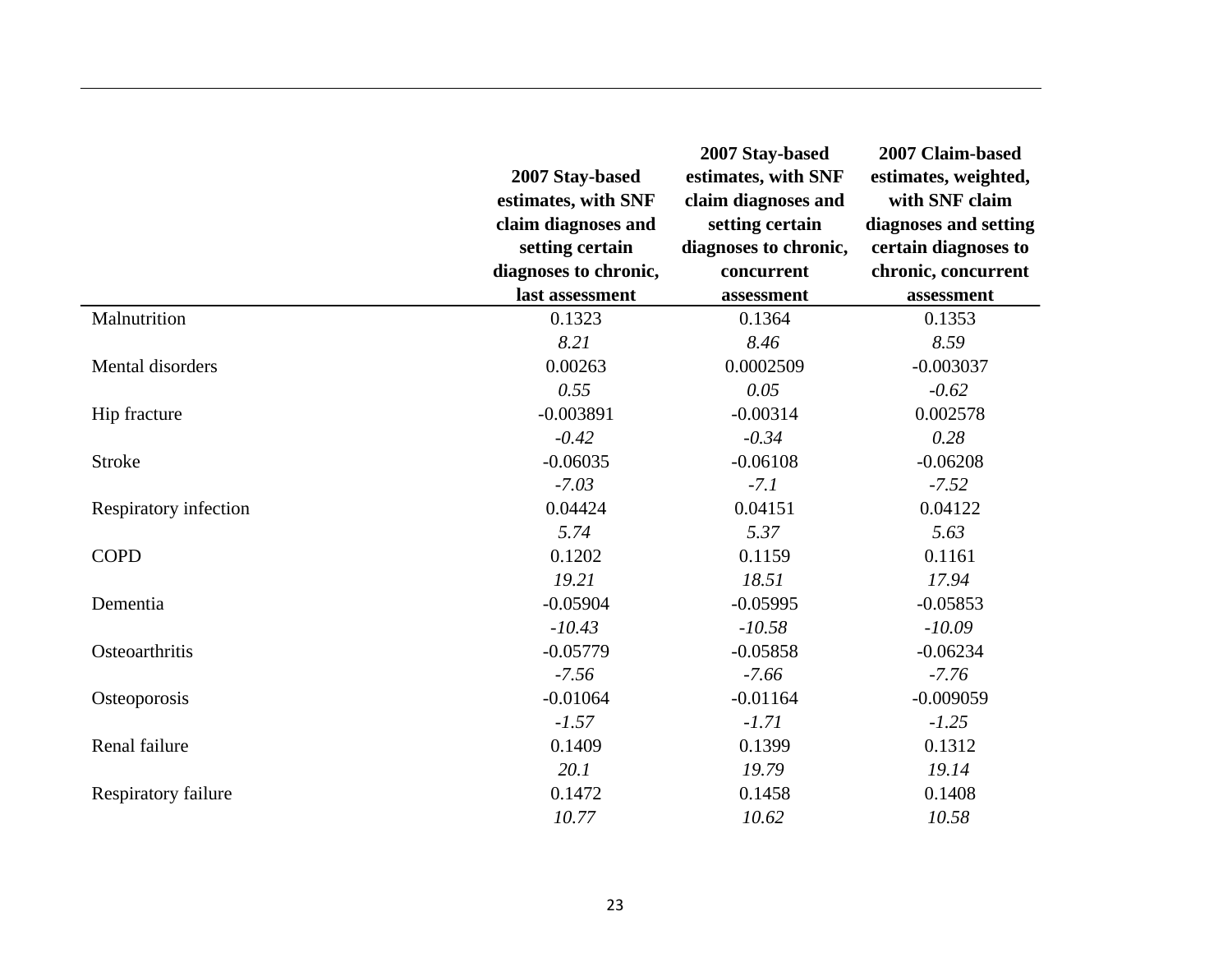|                                                  | 2007 Stay-based<br>estimates, with SNF<br>claim diagnoses and<br>setting certain<br>diagnoses to chronic,<br>last assessment | 2007 Stay-based<br>estimates, with SNF<br>claim diagnoses and<br>setting certain<br>diagnoses to chronic,<br>concurrent | 2007 Claim-based<br>estimates, weighted,<br>with SNF claim<br>diagnoses and setting<br>certain diagnoses to<br>chronic, concurrent |
|--------------------------------------------------|------------------------------------------------------------------------------------------------------------------------------|-------------------------------------------------------------------------------------------------------------------------|------------------------------------------------------------------------------------------------------------------------------------|
|                                                  |                                                                                                                              | assessment                                                                                                              | assessment                                                                                                                         |
| Infectious and parasitic diseases                | 0.1887                                                                                                                       | 0.1891                                                                                                                  | 0.1802                                                                                                                             |
|                                                  | 23.43                                                                                                                        | 23.28                                                                                                                   | 23.04                                                                                                                              |
| Neoplasms                                        | 0.06625                                                                                                                      | 0.06483                                                                                                                 | 0.06065                                                                                                                            |
|                                                  | 10.76                                                                                                                        | 10.5                                                                                                                    | 9.45                                                                                                                               |
| Diseases of the circulatory system               | 0.03085                                                                                                                      | 0.03191                                                                                                                 | 0.02929                                                                                                                            |
|                                                  | 5.69                                                                                                                         | 5.87                                                                                                                    | 5.6                                                                                                                                |
| Diseases of the digestive system                 | 0.0002868                                                                                                                    | 0.0005906                                                                                                               | $-0.000208$                                                                                                                        |
|                                                  | 0.06                                                                                                                         | 0.13                                                                                                                    | $-0.05$                                                                                                                            |
| Diseases of the skin and subcutaneous tissue     | 0.08081                                                                                                                      | 0.0809                                                                                                                  | 0.08081                                                                                                                            |
|                                                  | 7.44                                                                                                                         | 7.43                                                                                                                    | 7.64                                                                                                                               |
| Diseases of the musculoske system and connective |                                                                                                                              |                                                                                                                         |                                                                                                                                    |
| tissue                                           | $-0.005423$                                                                                                                  | $-0.00536$                                                                                                              | $-0.005669$                                                                                                                        |
|                                                  | $-0.81$                                                                                                                      | $-0.8$                                                                                                                  | $-0.87$                                                                                                                            |
| Injury and poisoning                             | 0.04801                                                                                                                      | 0.04835                                                                                                                 | 0.04871                                                                                                                            |
|                                                  | 8.24                                                                                                                         | 8.27                                                                                                                    | 8.55                                                                                                                               |
| Organ transplant                                 |                                                                                                                              |                                                                                                                         |                                                                                                                                    |
| Myeloproliferative                               | 0.0871                                                                                                                       | 0.0881                                                                                                                  | 0.0869                                                                                                                             |
|                                                  | 2.0100                                                                                                                       | 2.0300                                                                                                                  | 2.0400                                                                                                                             |
| <b>HIV</b>                                       | 0.2695                                                                                                                       | 0.2697                                                                                                                  | 0.2545                                                                                                                             |
|                                                  | 5.95                                                                                                                         | 5.96                                                                                                                    | 5.75                                                                                                                               |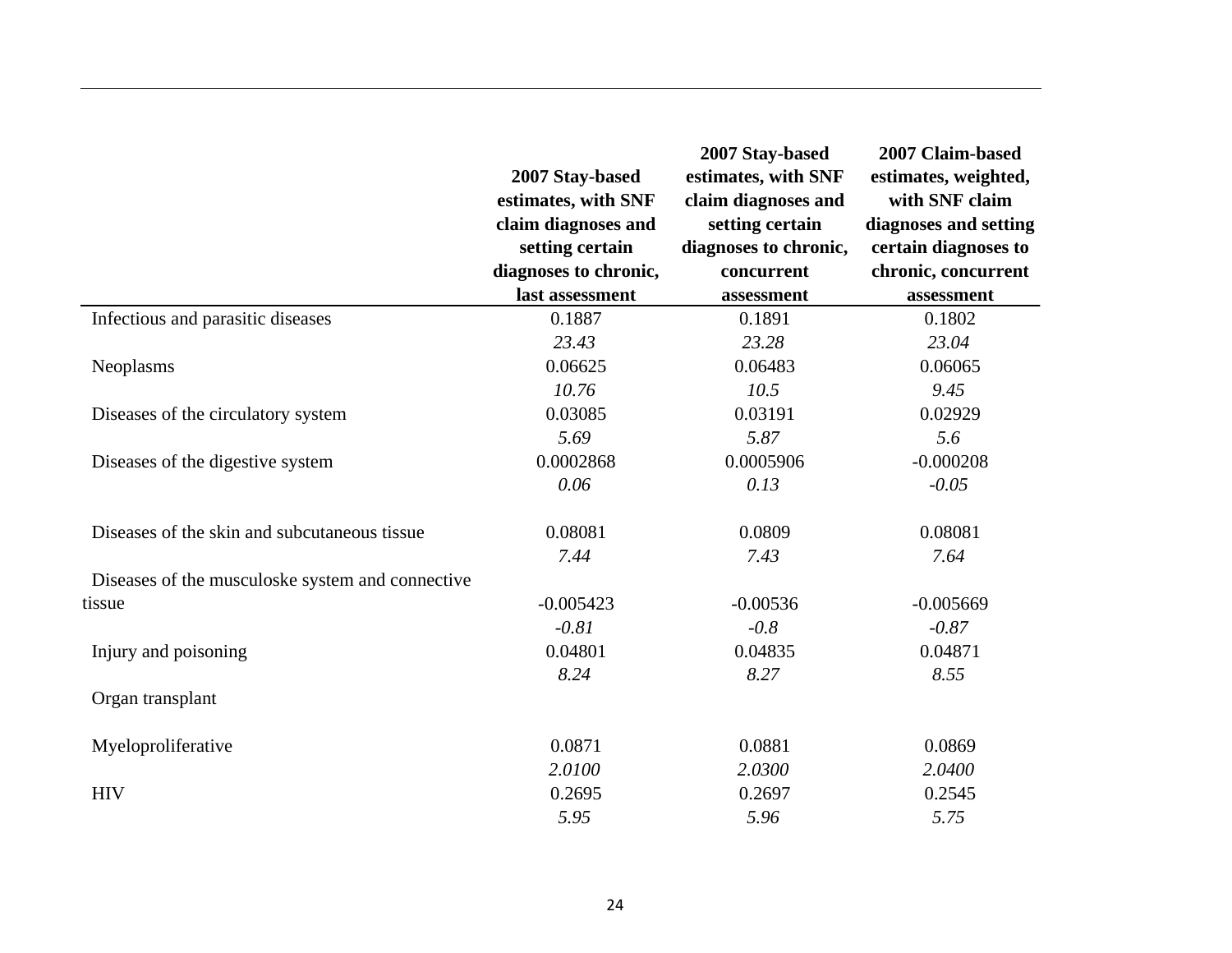|                                       | 2007 Stay-based<br>estimates, with SNF<br>claim diagnoses and<br>setting certain<br>diagnoses to chronic,<br>last assessment | 2007 Stay-based<br>estimates, with SNF<br>claim diagnoses and<br>setting certain<br>diagnoses to chronic,<br>concurrent<br>assessment | 2007 Claim-based<br>estimates, weighted,<br>with SNF claim<br>diagnoses and setting<br>certain diagnoses to<br>chronic, concurrent<br>assessment |
|---------------------------------------|------------------------------------------------------------------------------------------------------------------------------|---------------------------------------------------------------------------------------------------------------------------------------|--------------------------------------------------------------------------------------------------------------------------------------------------|
| <b>Number of assessments</b>          |                                                                                                                              |                                                                                                                                       |                                                                                                                                                  |
| One                                   | 0.6109                                                                                                                       | 0.7137                                                                                                                                | 0.7364                                                                                                                                           |
|                                       | 65.6                                                                                                                         | 39.91                                                                                                                                 | 65.63                                                                                                                                            |
| Two                                   | 0.278                                                                                                                        | 0.3527                                                                                                                                | 0.3443                                                                                                                                           |
|                                       | 34.32                                                                                                                        | 20.14                                                                                                                                 | 33.59                                                                                                                                            |
| Three                                 | 0.1704                                                                                                                       | 0.1951                                                                                                                                | 0.1336                                                                                                                                           |
|                                       | 24.1                                                                                                                         | 11.28                                                                                                                                 | 14.07                                                                                                                                            |
| Four                                  | 0.07197                                                                                                                      | 0.05779                                                                                                                               | 0.04964                                                                                                                                          |
|                                       | 11.1                                                                                                                         | 2.91                                                                                                                                  | 5.57                                                                                                                                             |
| Readmission                           | 0.5118                                                                                                                       | 0.6571                                                                                                                                | 0.6288                                                                                                                                           |
|                                       | 19.83                                                                                                                        | 28.15                                                                                                                                 | 43.14                                                                                                                                            |
| Other                                 |                                                                                                                              | $-0.04212$                                                                                                                            | 0.08893                                                                                                                                          |
| <b>Broad Rug Category</b>             |                                                                                                                              |                                                                                                                                       |                                                                                                                                                  |
| Rehabilitation only                   | 0.08632                                                                                                                      | 0.07485                                                                                                                               | 0.08006                                                                                                                                          |
|                                       | 4.61                                                                                                                         | 3.97                                                                                                                                  | 4.78                                                                                                                                             |
| Rehabilitation and extensive services | 0.1732                                                                                                                       | 0.1671                                                                                                                                | 0.1629                                                                                                                                           |
|                                       | 8.82                                                                                                                         | 8.44                                                                                                                                  | 9.21                                                                                                                                             |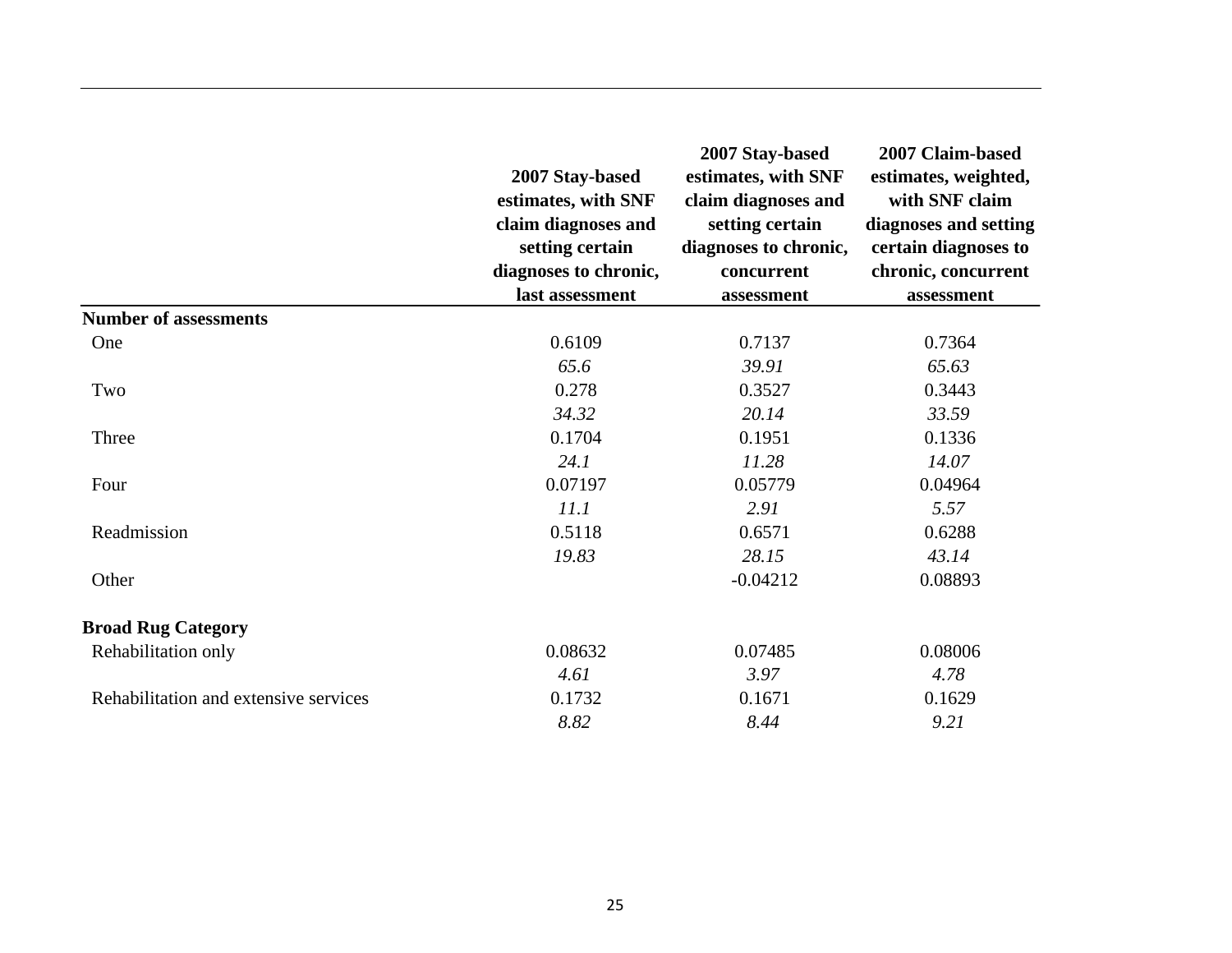|                                   | 2007 Stay-based<br>estimates, with SNF<br>claim diagnoses and<br>setting certain<br>diagnoses to chronic, | 2007 Stay-based<br>estimates, with SNF<br>claim diagnoses and<br>setting certain<br>diagnoses to chronic,<br>concurrent | 2007 Claim-based<br>estimates, weighted,<br>with SNF claim<br>diagnoses and setting<br>certain diagnoses to<br>chronic, concurrent |
|-----------------------------------|-----------------------------------------------------------------------------------------------------------|-------------------------------------------------------------------------------------------------------------------------|------------------------------------------------------------------------------------------------------------------------------------|
|                                   | last assessment                                                                                           | assessment                                                                                                              | assessment                                                                                                                         |
| Extensive services only           | 0.2351                                                                                                    | 0.2309                                                                                                                  | 0.2168                                                                                                                             |
|                                   | 10.44                                                                                                     | 10.19                                                                                                                   | 10.71                                                                                                                              |
| Special care                      | 0.1882                                                                                                    | 0.1842                                                                                                                  | 0.1647                                                                                                                             |
|                                   | 8.72                                                                                                      | 8.49                                                                                                                    | 8.47                                                                                                                               |
| Clinically complex                | 0.04282                                                                                                   | 0.03707                                                                                                                 | 0.03203                                                                                                                            |
|                                   | 2.09                                                                                                      | 1.8                                                                                                                     | 1.77                                                                                                                               |
| <b>Constant</b>                   | 3.702                                                                                                     | 3.5906                                                                                                                  | 3.594                                                                                                                              |
|                                   | 145.64                                                                                                    | 121.74                                                                                                                  | 145.03                                                                                                                             |
| $\mathbf N$                       | 631,138                                                                                                   | 631,137                                                                                                                 | 630,421                                                                                                                            |
| R-squared statistic               | 0.2056                                                                                                    | 0.204                                                                                                                   |                                                                                                                                    |
| R-squared statistic at stay level |                                                                                                           |                                                                                                                         | 0.2                                                                                                                                |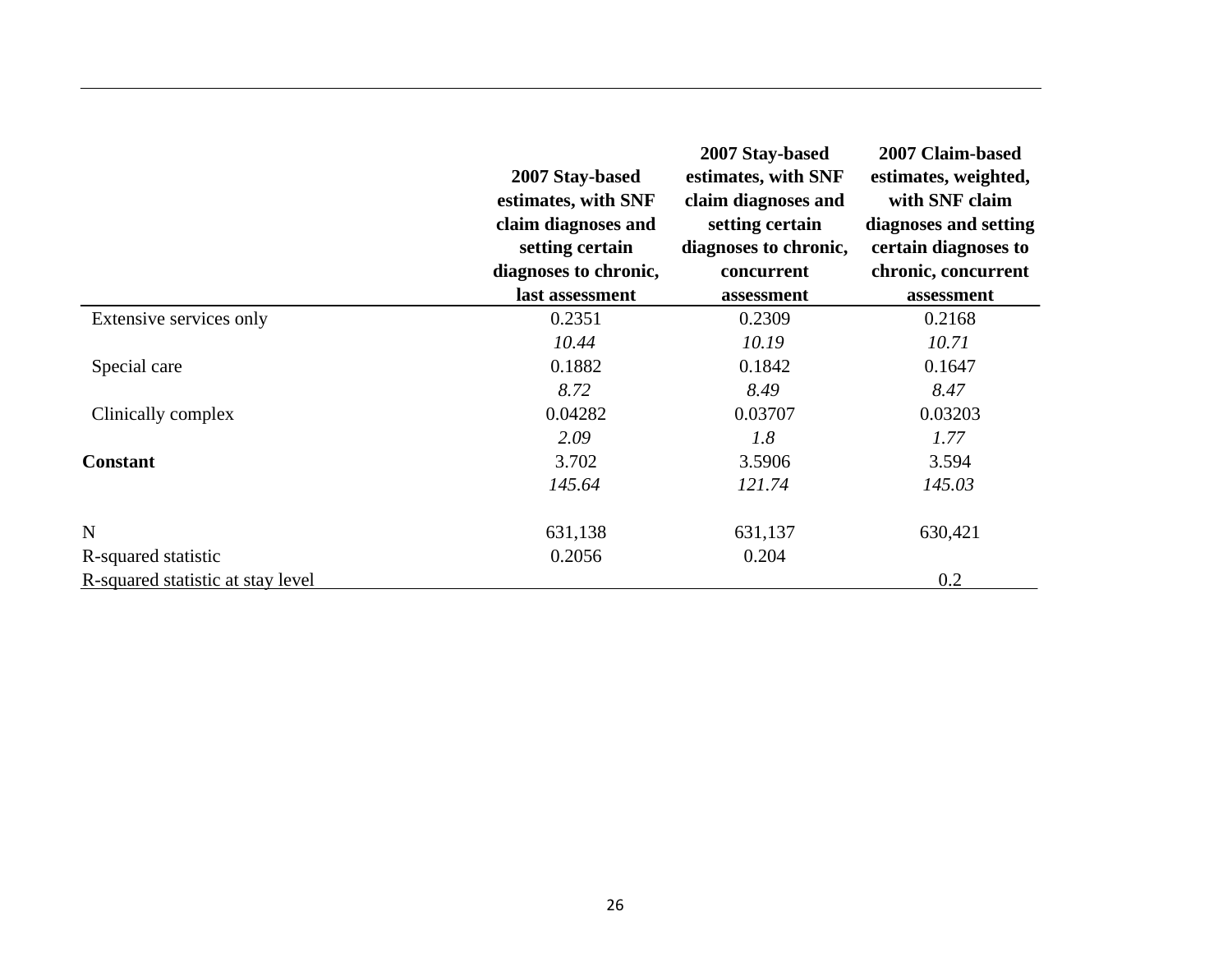#### **Table III. R-Squared Statistics of Alternative Models**

| <b>Model</b><br><b>Number</b> | <b>Description</b>                                                                                                                                                                          | <b>Number of</b><br><b>Regressors</b> | <b>Stay-level</b><br><b>R-squared</b> | 10-payment-<br>category R-<br>squared |
|-------------------------------|---------------------------------------------------------------------------------------------------------------------------------------------------------------------------------------------|---------------------------------------|---------------------------------------|---------------------------------------|
| $\boldsymbol{0}$              | Our current model                                                                                                                                                                           | 69                                    | 0.2085                                | 0.2002                                |
| $\mathbf{1}$                  | SNF measures of variables included in<br>MedPac model; plus RxHCC indicators,<br>all MDS section I and P diagnoses and<br>procedures, WIM measures, additional<br>SNF diagnoses from claims | 269                                   | 0.2323                                | 0.225                                 |
| $\overline{2}$                | All variables in 1., excluding RxHCC<br>indicators                                                                                                                                          | 185                                   | 0.2256                                | 0.2173                                |
| 3                             | Model restricted to coefficients with<br>"large enough" t-stats and non-<br>negligible shares of the population                                                                             | 66                                    | 0.2229                                | 0.2146                                |
| $\overline{4}$                | 20-variable regression model                                                                                                                                                                | 20                                    | 0.2063                                |                                       |
| 5a.                           | CART model (11 Groups)                                                                                                                                                                      | 10                                    | 0.162                                 |                                       |
| 5b.                           | CART model evaluated with discrete<br>assignment by claim                                                                                                                                   | 10                                    | 0.1567                                |                                       |
|                               | $N = 574,076$                                                                                                                                                                               |                                       |                                       |                                       |

Note: These models use a common sample of stays and the results are directly comparable.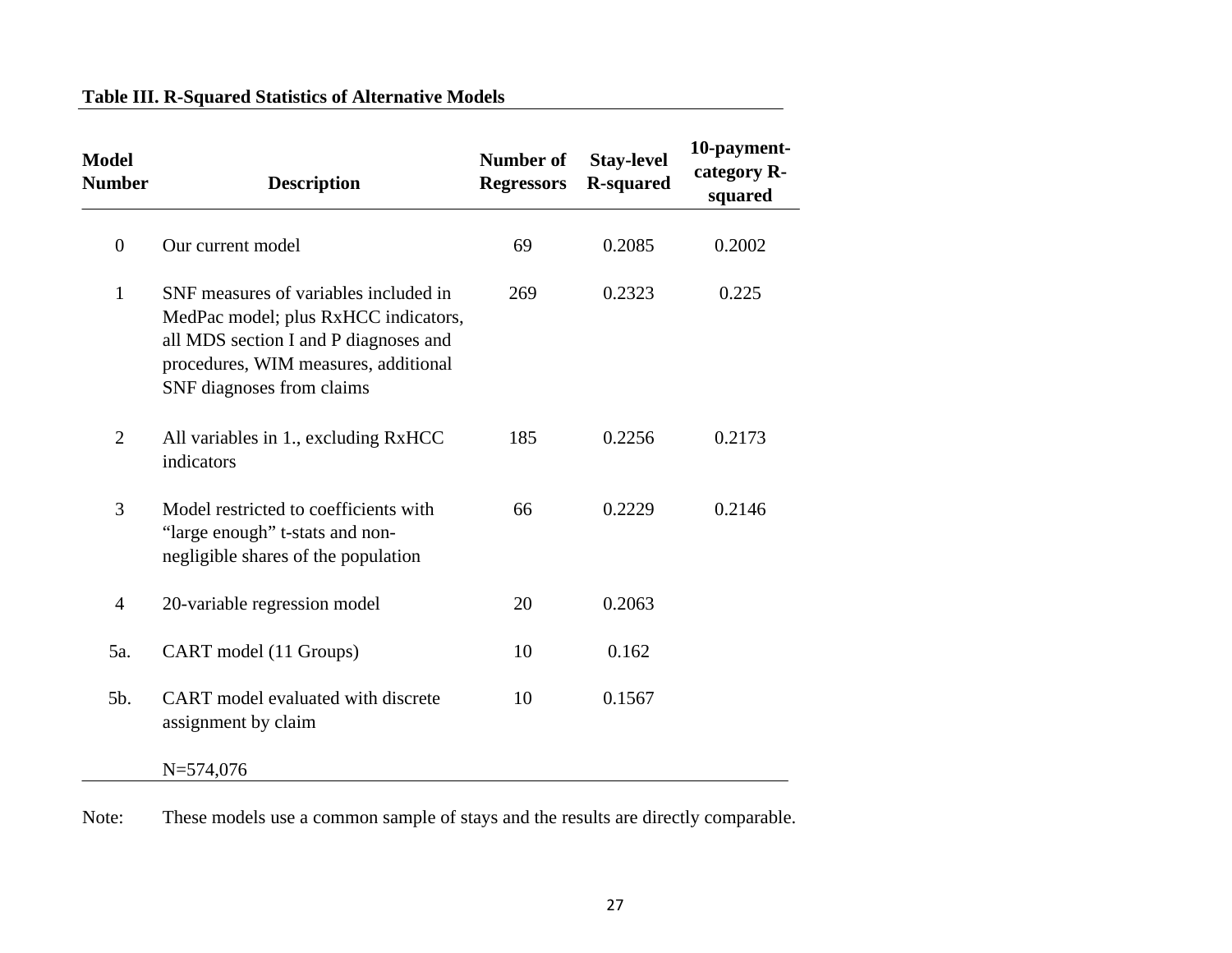|                                                      | <b>Small Regression</b><br><b>Model</b> | 11-Group CART<br><b>Variables</b> |
|------------------------------------------------------|-----------------------------------------|-----------------------------------|
| Age                                                  |                                         |                                   |
| Age - 50, capped at $45 = 95 - 50$                   | $-0.0061309$                            | X                                 |
| (Age - 50) squared, capped at $45^{\text{A}}2$       | $-8.70$<br>$-0.000132$<br>$-10.20$      |                                   |
| <b>SNF Care</b>                                      |                                         |                                   |
| IV medication (MDS) and claim for IV therapy         |                                         |                                   |
| or solution                                          | 0.7612                                  | X                                 |
|                                                      | 62.89                                   |                                   |
| IV medication*Oxygen/tracheotomy/ventilator          | $-0.2529$                               |                                   |
|                                                      | $-9.73$                                 |                                   |
| Oxygen (linked to conditions) or tracheotomy care    |                                         |                                   |
| or ventilator and claim for respiratory or pulmonary | 0.6062                                  | $\mathbf X$                       |
|                                                      | 31.44                                   |                                   |
| Ulcer                                                | 0.1896                                  |                                   |
|                                                      | 20.03                                   |                                   |
| Chemo (MDS)                                          | 0.3652                                  |                                   |
|                                                      | 19.73                                   |                                   |
| <b>SNF ADLs</b>                                      |                                         |                                   |
| Locomotion on unit(self)-dir not occur during        |                                         |                                   |
| entire 7 days                                        | 0.2276                                  |                                   |
|                                                      | 15.65                                   |                                   |
| <b>SNF Diagnoses</b>                                 |                                         |                                   |
| Malnutrition                                         | 0.1547                                  |                                   |
|                                                      | 10.49                                   |                                   |
| <b>COPD</b>                                          | 0.1859                                  | X(MDS)                            |
|                                                      | 36.64                                   |                                   |
| Renal failure                                        | 0.1197                                  |                                   |
|                                                      | 16.18                                   |                                   |
| Respiratory failure                                  | 0.1779                                  |                                   |
|                                                      | 12.49                                   |                                   |
| Infectious and parasitic diseases                    | 0.2030                                  |                                   |
|                                                      | 24.55                                   |                                   |
| <b>HIV</b>                                           | 0.2959                                  |                                   |
|                                                      | 6.82                                    |                                   |

**Table IV. 2007 Coefficients for Proposed Small Model of Per Diem NTA Costs (test statistics in italics) and Selected Variables for CART Model**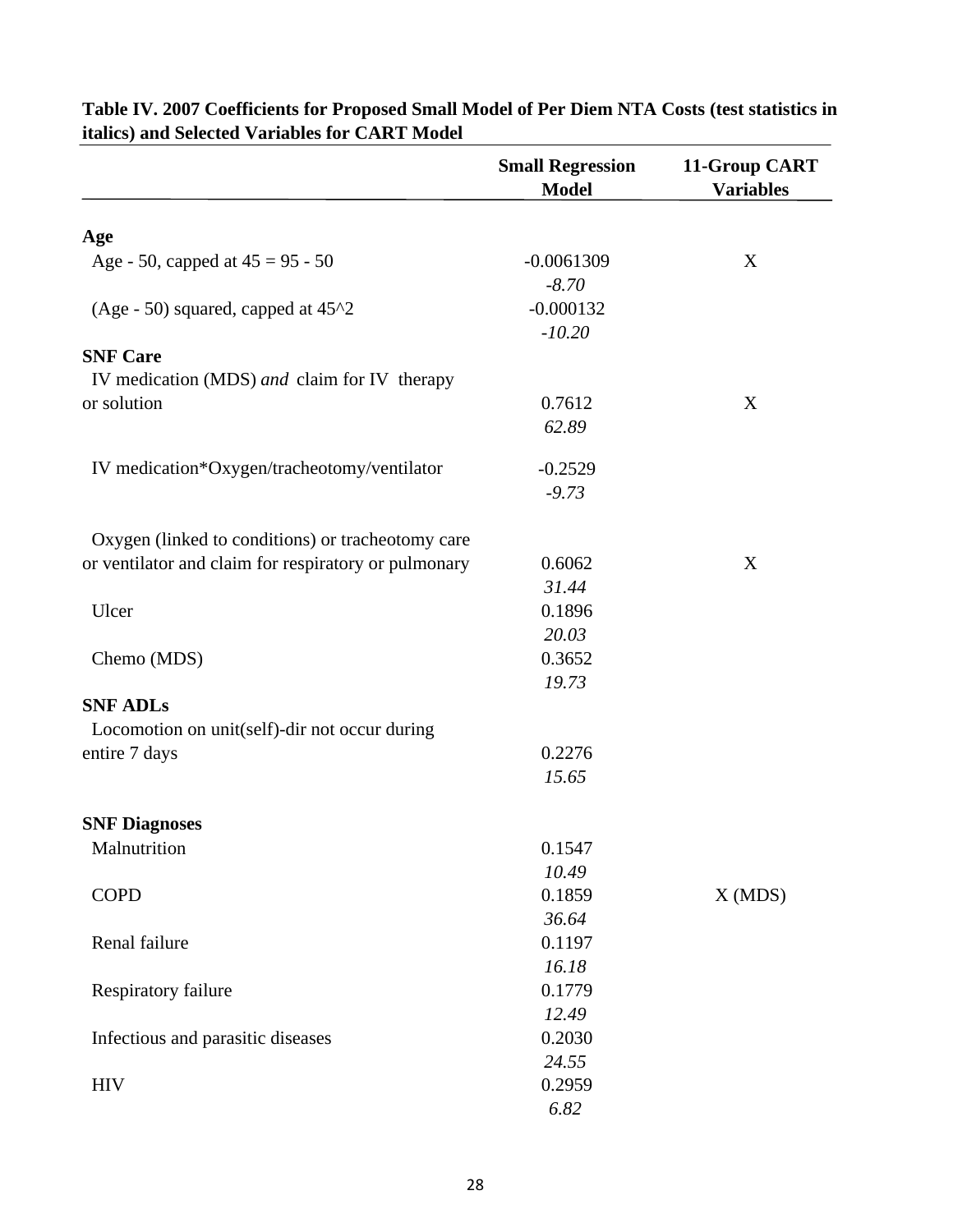|                                                   | <b>Small Regression</b><br><b>Model</b> | 11-Group CART<br><b>Variables</b> |
|---------------------------------------------------|-----------------------------------------|-----------------------------------|
| Diabetes (MDS)                                    | 0.1662                                  | X                                 |
|                                                   | 46.82                                   |                                   |
| Pneumonia (MDS)                                   | 0.1292                                  |                                   |
|                                                   | 21.54                                   |                                   |
| <b>Number of assessments</b>                      |                                         |                                   |
| One or readmission                                | 0.6420                                  | X                                 |
|                                                   | 57.13                                   |                                   |
| Two                                               | 0.3060                                  |                                   |
|                                                   | 28.93                                   |                                   |
| Three                                             | 0.1509                                  |                                   |
|                                                   | 14.64                                   |                                   |
| <b>Nursing CMI</b>                                | 0.2933                                  | X                                 |
|                                                   | 25.81                                   |                                   |
| <b>Constant</b>                                   | 3.4090                                  |                                   |
|                                                   | 202.68                                  |                                   |
| $\mathbf N$                                       | 574,076                                 | 574,076                           |
| R-squared statistic at stay level                 | 0.2063                                  | 0.162                             |
| R-squared statistic defining variables by whether |                                         |                                   |
| half of claim spent in category                   |                                         | 0.1567                            |
| Number of variables                               | 20                                      | 11 Groups                         |